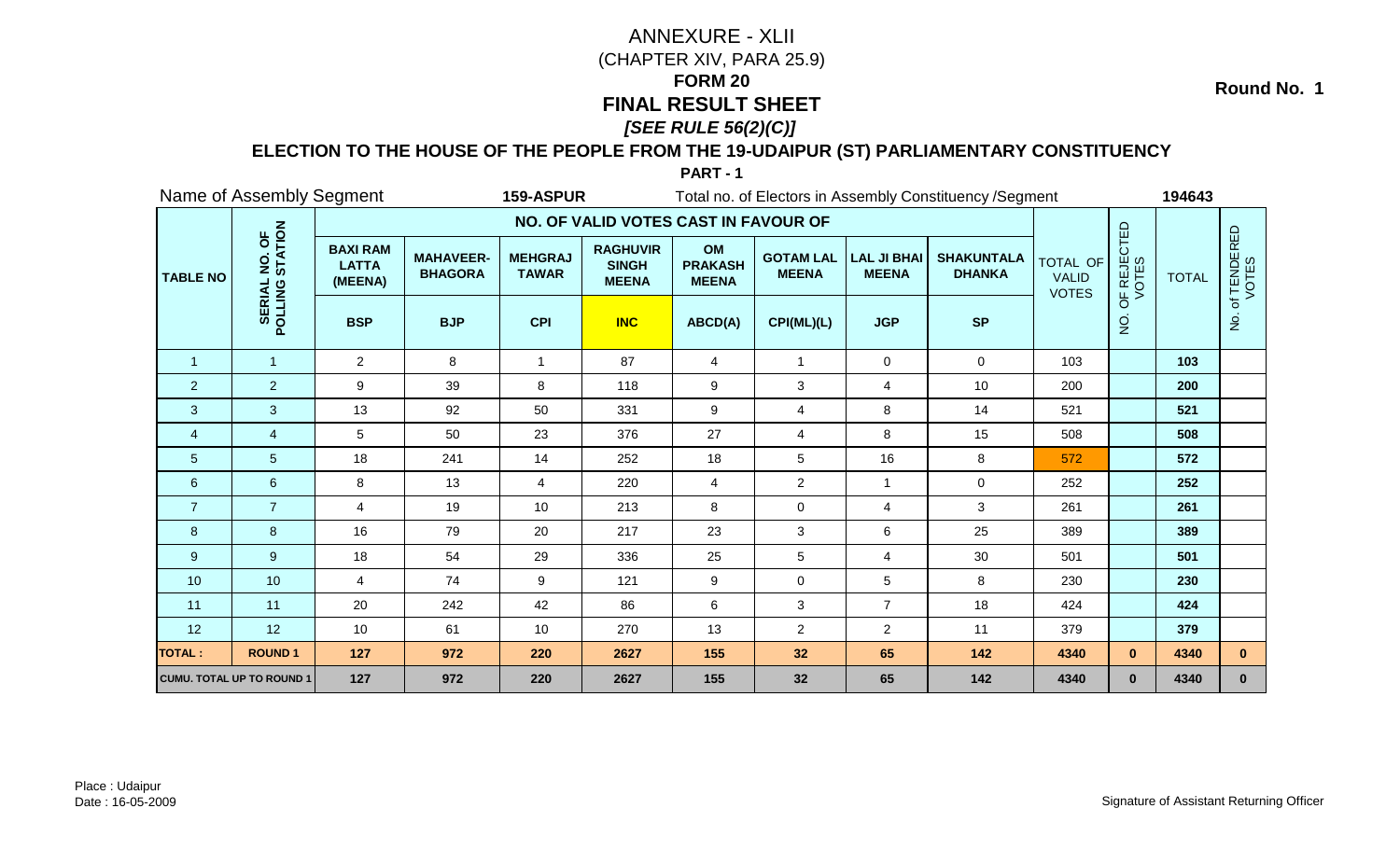**Round No. 2**

### **ELECTION TO THE HOUSE OF THE PEOPLE FROM THE 19-UDAIPUR (ST) PARLIAMENTARY CONSTITUENCY**

|                 | Name of Assembly Segment         |                                            |                                    | 159-ASPUR                      |                                                 |                                      |                                  |                                    | Total no. of Electors in Assembly Constituency / Segment |                                          |                      | 194643       |                     |
|-----------------|----------------------------------|--------------------------------------------|------------------------------------|--------------------------------|-------------------------------------------------|--------------------------------------|----------------------------------|------------------------------------|----------------------------------------------------------|------------------------------------------|----------------------|--------------|---------------------|
|                 |                                  |                                            |                                    |                                | NO. OF VALID VOTES CAST IN FAVOUR OF            |                                      |                                  |                                    |                                                          |                                          |                      |              |                     |
| <b>TABLE NO</b> | NO. OF<br>STATION                | <b>BAXI RAM</b><br><b>LATTA</b><br>(MEENA) | <b>MAHAVEER-</b><br><b>BHAGORA</b> | <b>MEHGRAJ</b><br><b>TAWAR</b> | <b>RAGHUVIR</b><br><b>SINGH</b><br><b>MEENA</b> | OM<br><b>PRAKASH</b><br><b>MEENA</b> | <b>GOTAM LAL</b><br><b>MEENA</b> | <b>LAL JI BHAI</b><br><b>MEENA</b> | <b>SHAKUNTALA</b><br><b>DHANKA</b>                       | TOTAL OF<br><b>VALID</b><br><b>VOTES</b> | OF REJECTED<br>VOTES | <b>TOTAL</b> | f TENDERED<br>VOTES |
|                 | POLLING                          | <b>BSP</b>                                 | <b>BJP</b>                         | <b>CPI</b>                     | <b>INC</b>                                      | ABCD(A)                              | CPI(ML)(L)                       | <b>JGP</b>                         | <b>SP</b>                                                |                                          | $\dot{Q}$            |              | ৳<br>$\frac{1}{2}$  |
| $\overline{1}$  | 13                               | 8                                          | 72                                 | 29                             | 174                                             | 9                                    | $\overline{a}$                   | 3                                  | $\overline{4}$                                           | 301                                      |                      | 301          |                     |
| $\overline{2}$  | 14                               | 19                                         | 75                                 | 22                             | 250                                             | 14                                   | 3                                | 3                                  | 23                                                       | 409                                      |                      | 409          |                     |
| 3               | 15                               | 9                                          | 205                                | 18                             | 259                                             | 23                                   | 3                                | 5                                  | $\overline{7}$                                           | 529                                      |                      | 529          |                     |
| $\overline{4}$  | 16                               | 32                                         | 224                                | 26                             | 317                                             | 12                                   | 4                                | 11                                 | 20                                                       | 646                                      |                      | 646          |                     |
| 5               | 17                               | 10                                         | 17                                 | 5                              | 177                                             | 9                                    | $\overline{\phantom{a}}$         | $\overline{a}$                     | 6                                                        | 227                                      |                      | 227          |                     |
| 6               | 18                               | 9                                          | 54                                 | 11                             | 202                                             | 12                                   | 4                                | $\overline{\mathbf{4}}$            | 8                                                        | 304                                      |                      | 304          |                     |
| $\overline{7}$  | 19                               | $\boldsymbol{9}$                           | 62                                 | $\overline{7}$                 | 262                                             | 17                                   | 3                                | 1                                  | 8                                                        | 369                                      |                      | 369          |                     |
| 8               | 20                               | 13                                         | 82                                 | $\overline{7}$                 | 127                                             | 9                                    | $\overline{\phantom{a}}$         | $\overline{7}$                     | 9                                                        | 255                                      |                      | 255          |                     |
| 9               | 21                               | 5                                          | 85                                 | 16                             | 157                                             | 26                                   | 5                                | $\overline{2}$                     | $\overline{7}$                                           | 303                                      |                      | 303          |                     |
| 10              | 22                               | 5                                          | 55                                 | 10                             | 74                                              | $\overline{4}$                       | 3                                | $\overline{2}$                     | 3                                                        | 156                                      |                      | 156          |                     |
| 11              | 23                               | 6                                          | 22                                 | 10                             | 169                                             | $\overline{4}$                       | 3                                | $\overline{a}$                     | $\overline{7}$                                           | 223                                      |                      | 223          |                     |
| 12              | 24                               | 19                                         | 174                                | 12                             | 179                                             | $\,8\,$                              | $\mathbf 0$                      | $\overline{7}$                     | 11                                                       | 410                                      |                      | 410          |                     |
| <b>TOTAL:</b>   | <b>ROUND 2</b>                   | 144                                        | 1127                               | 173                            | 2347                                            | 147                                  | 32                               | 49                                 | 113                                                      | 4132                                     | $\mathbf{0}$         | 4132         | $\mathbf{0}$        |
|                 | <b>CUMU. TOTAL UP TO ROUND 2</b> | 271                                        | 2099                               | 393                            | 4974                                            | 302                                  | 64                               | 114                                | 255                                                      | 8472                                     | $\mathbf{0}$         | 8472         | $\mathbf{0}$        |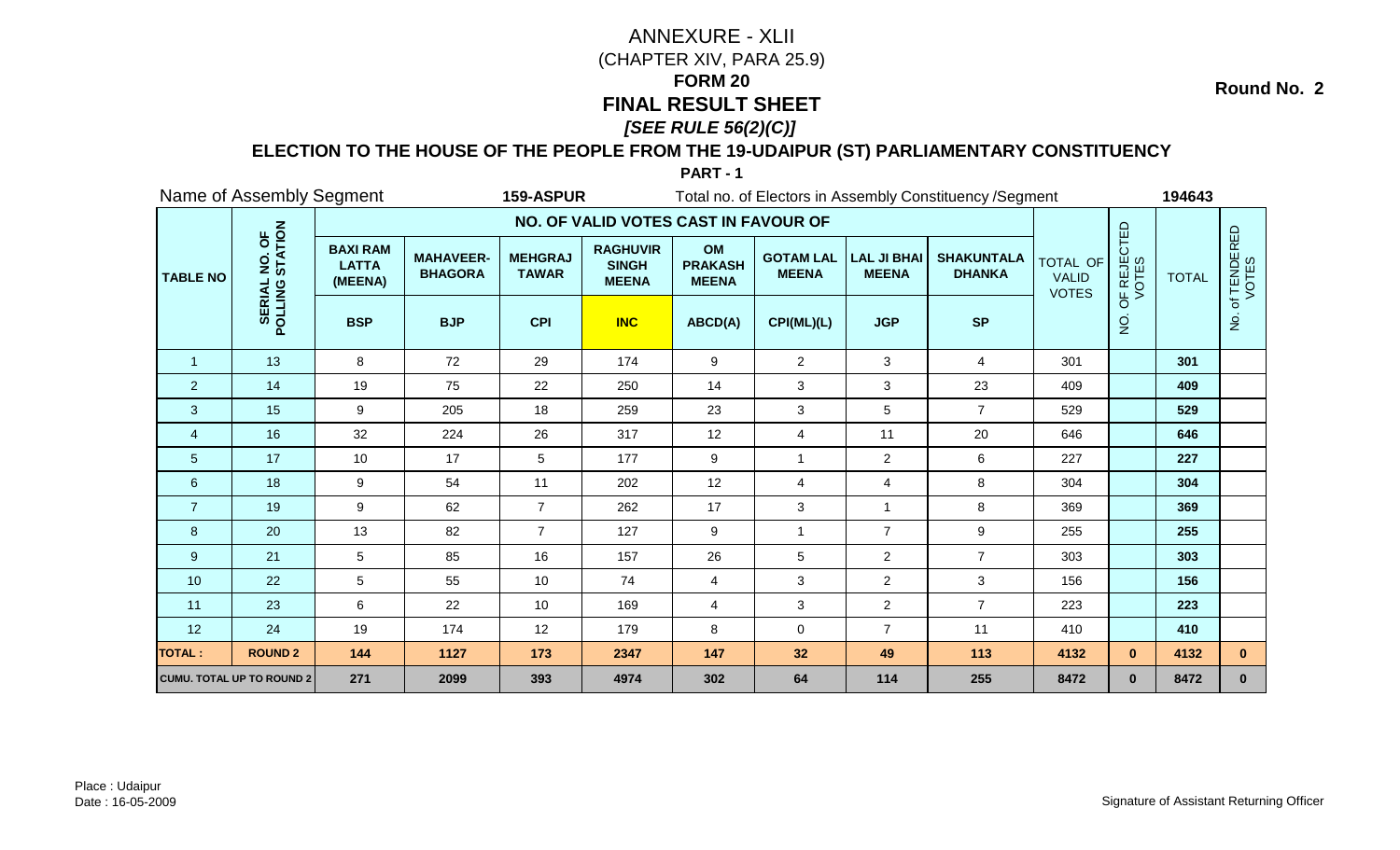**Round No. 3**

### **ELECTION TO THE HOUSE OF THE PEOPLE FROM THE 19-UDAIPUR (ST) PARLIAMENTARY CONSTITUENCY**

|                 | Name of Assembly Segment         |                                            |                                    | 159-ASPUR                      |                                                 |                                      |                                  |                                    | Total no. of Electors in Assembly Constituency / Segment |                                          |                      | 194643       |                     |
|-----------------|----------------------------------|--------------------------------------------|------------------------------------|--------------------------------|-------------------------------------------------|--------------------------------------|----------------------------------|------------------------------------|----------------------------------------------------------|------------------------------------------|----------------------|--------------|---------------------|
|                 |                                  |                                            |                                    |                                | NO. OF VALID VOTES CAST IN FAVOUR OF            |                                      |                                  |                                    |                                                          |                                          |                      |              |                     |
| <b>TABLE NO</b> | NO. OF<br>STATION                | <b>BAXI RAM</b><br><b>LATTA</b><br>(MEENA) | <b>MAHAVEER-</b><br><b>BHAGORA</b> | <b>MEHGRAJ</b><br><b>TAWAR</b> | <b>RAGHUVIR</b><br><b>SINGH</b><br><b>MEENA</b> | OM<br><b>PRAKASH</b><br><b>MEENA</b> | <b>GOTAM LAL</b><br><b>MEENA</b> | <b>LAL JI BHAI</b><br><b>MEENA</b> | <b>SHAKUNTALA</b><br><b>DHANKA</b>                       | TOTAL OF<br><b>VALID</b><br><b>VOTES</b> | OF REJECTED<br>VOTES | <b>TOTAL</b> | f TENDERED<br>VOTES |
|                 | POLLING                          | <b>BSP</b>                                 | <b>BJP</b>                         | <b>CPI</b>                     | <b>INC</b>                                      | ABCD(A)                              | CPI(ML)(L)                       | <b>JGP</b>                         | <b>SP</b>                                                |                                          | $\dot{Q}$            |              | 'ত<br>$\frac{1}{2}$ |
| $\overline{1}$  | 25                               | 6                                          | 51                                 | 74                             | 99                                              | 17                                   | $\overline{2}$                   | 4                                  | 6                                                        | 259                                      |                      | 259          |                     |
| $\overline{2}$  | 26                               | 13                                         | 155                                | 26                             | 173                                             | 13                                   | 3                                | 3                                  | 13                                                       | 399                                      |                      | 399          |                     |
| 3               | 27                               | 19                                         | 61                                 | 12                             | 231                                             | 24                                   | $\overline{2}$                   | $\overline{2}$                     | 14                                                       | 365                                      |                      | 365          |                     |
| $\overline{4}$  | 28                               | 21                                         | 32                                 | 14                             | 303                                             | 23                                   | 3                                | $\overline{2}$                     | 6                                                        | 404                                      |                      | 404          |                     |
| 5               | 29                               | 12                                         | 68                                 | 13                             | 296                                             | 13                                   | 4                                | 6                                  | 10                                                       | 422                                      |                      | 422          |                     |
| 6               | 30                               | 27                                         | 91                                 | 16                             | 251                                             | $\boldsymbol{9}$                     | $\overline{1}$                   | $\overline{a}$                     | 8                                                        | 405                                      |                      | 405          |                     |
| $\overline{7}$  | 31                               | 13                                         | 85                                 | 37                             | 179                                             | 13                                   | 3                                | 6                                  | 31                                                       | 367                                      |                      | 367          |                     |
| 8               | 32                               | 18                                         | 36                                 | 14                             | 179                                             | 5                                    | $\overline{\phantom{a}}$         | 0                                  | 6                                                        | 259                                      |                      | 259          |                     |
| 9               | 33                               | 10                                         | 34                                 | 8                              | 270                                             | 14                                   | 5                                | $\overline{7}$                     | 13                                                       | 361                                      |                      | 361          |                     |
| 10              | 34                               | 20                                         | 22                                 | 8                              | 335                                             | 8                                    | 3                                | 3                                  | 10                                                       | 409                                      |                      | 409          |                     |
| 11              | 35                               | 21                                         | 51                                 | 20                             | 373                                             | 31                                   | 6                                | 13                                 | 26                                                       | 541                                      |                      | 541          |                     |
| 12              | 36                               | 16                                         | 165                                | 20                             | 392                                             | 14                                   | 4                                | $\overline{2}$                     | 5                                                        | 618                                      |                      | 618          |                     |
| <b>TOTAL:</b>   | <b>ROUND 3</b>                   | 196                                        | 851                                | 262                            | 3081                                            | 184                                  | 37                               | 50                                 | 148                                                      | 4809                                     | $\mathbf{0}$         | 4809         | $\mathbf{0}$        |
|                 | <b>CUMU. TOTAL UP TO ROUND 3</b> | 467                                        | 2950                               | 655                            | 8055                                            | 486                                  | 101                              | 164                                | 403                                                      | 13281                                    | $\mathbf{0}$         | 13281        | $\mathbf{0}$        |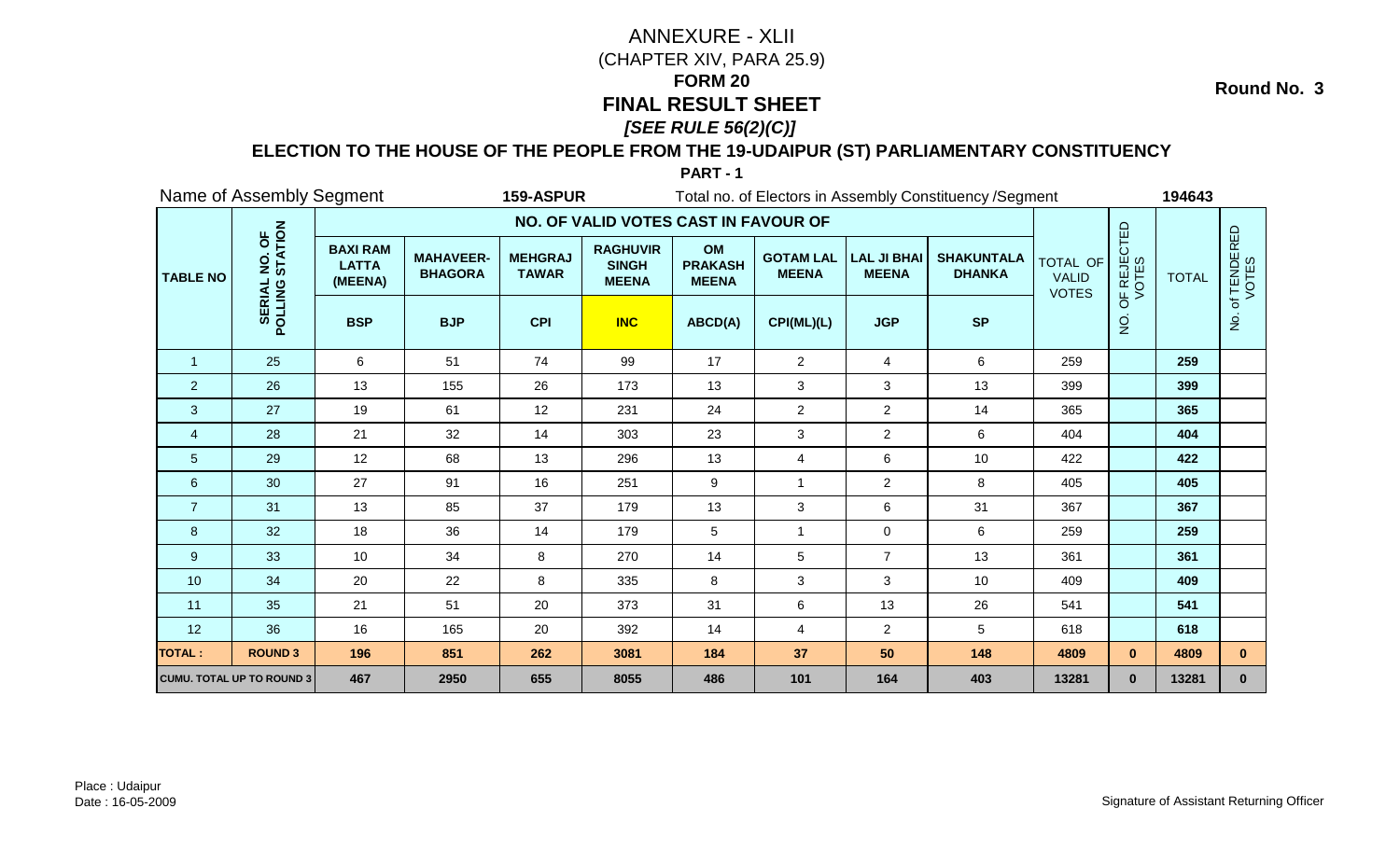**Round No. 4**

### **ELECTION TO THE HOUSE OF THE PEOPLE FROM THE 19-UDAIPUR (ST) PARLIAMENTARY CONSTITUENCY**

|                 | Name of Assembly Segment         |                                            |                                    | 159-ASPUR                      |                                                 |                                      |                                  |                                    | Total no. of Electors in Assembly Constituency / Segment |                                          |                      | 194643       |                     |
|-----------------|----------------------------------|--------------------------------------------|------------------------------------|--------------------------------|-------------------------------------------------|--------------------------------------|----------------------------------|------------------------------------|----------------------------------------------------------|------------------------------------------|----------------------|--------------|---------------------|
|                 |                                  |                                            |                                    |                                | NO. OF VALID VOTES CAST IN FAVOUR OF            |                                      |                                  |                                    |                                                          |                                          |                      |              |                     |
| <b>TABLE NO</b> | NO. OF<br>STATION                | <b>BAXI RAM</b><br><b>LATTA</b><br>(MEENA) | <b>MAHAVEER-</b><br><b>BHAGORA</b> | <b>MEHGRAJ</b><br><b>TAWAR</b> | <b>RAGHUVIR</b><br><b>SINGH</b><br><b>MEENA</b> | OM<br><b>PRAKASH</b><br><b>MEENA</b> | <b>GOTAM LAL</b><br><b>MEENA</b> | <b>LAL JI BHAI</b><br><b>MEENA</b> | <b>SHAKUNTALA</b><br><b>DHANKA</b>                       | TOTAL OF<br><b>VALID</b><br><b>VOTES</b> | OF REJECTED<br>VOTES | <b>TOTAL</b> | f TENDERED<br>VOTES |
|                 | POLLING                          | <b>BSP</b>                                 | <b>BJP</b>                         | <b>CPI</b>                     | <b>INC</b>                                      | ABCD(A)                              | CPI(ML)(L)                       | <b>JGP</b>                         | <b>SP</b>                                                |                                          | $\dot{Q}$            |              | ৳<br>$\frac{1}{2}$  |
| $\overline{1}$  | 37                               | 25                                         | 60                                 | 19                             | 559                                             | 16                                   | $5\phantom{.0}$                  | 9                                  | 29                                                       | 722                                      |                      | 722          |                     |
| $\overline{2}$  | 38                               | 16                                         | 82                                 | 12                             | 414                                             | 21                                   | $\overline{1}$                   | 4                                  | 14                                                       | 564                                      |                      | 564          |                     |
| 3               | 39                               | 15                                         | 156                                | 13                             | 402                                             | 20                                   | $\overline{7}$                   | 5                                  | $\overline{7}$                                           | 625                                      |                      | 625          |                     |
| $\overline{4}$  | 40                               | 11                                         | 146                                | 10 <sup>1</sup>                | 133                                             | 10                                   | $\overline{2}$                   | 8                                  | 11                                                       | 331                                      |                      | 331          |                     |
| $5\phantom{1}$  | 41                               | 16                                         | 203                                | 19                             | 76                                              | $\overline{2}$                       | $\overline{1}$                   | 4                                  | $\overline{7}$                                           | 328                                      |                      | 328          |                     |
| $6\phantom{1}6$ | 42                               | 14                                         | 334                                | 10 <sup>1</sup>                | 171                                             | $\overline{4}$                       | $\mathsf 0$                      | $\overline{4}$                     | 6                                                        | 543                                      |                      | 543          |                     |
| $\overline{7}$  | 43                               | 12                                         | 19                                 | $\overline{7}$                 | 230                                             | 17                                   | 4                                | 5                                  | 9                                                        | 303                                      |                      | 303          |                     |
| 8               | 44                               | $\overline{7}$                             | 123                                | 8                              | 220                                             | 8                                    | $\mathbf{3}$                     | $\overline{7}$                     | 6                                                        | 382                                      |                      | 382          |                     |
| 9               | 45                               | $\overline{7}$                             | 89                                 | 11                             | 402                                             | 11                                   | $\overline{7}$                   | $\overline{2}$                     | 16                                                       | 545                                      |                      | 545          |                     |
| 10              | 46                               | 3                                          | 77                                 | 8                              | 201                                             | $\overline{7}$                       | $\overline{1}$                   | 4                                  | $\overline{7}$                                           | 308                                      |                      | 308          |                     |
| 11              | 47                               | 14                                         | 402                                | 25                             | 166                                             | 13                                   | $\overline{1}$                   | 4                                  | $\overline{7}$                                           | 632                                      |                      | 632          |                     |
| 12              | 48                               | 18                                         | 292                                | 22                             | 222                                             | $\overline{7}$                       | 4                                | 5                                  | 11                                                       | 581                                      |                      | 581          |                     |
| <b>TOTAL:</b>   | <b>ROUND 4</b>                   | 158                                        | 1983                               | 164                            | 3196                                            | 136                                  | 36                               | 61                                 | 130                                                      | 5864                                     | $\mathbf{0}$         | 5864         | $\mathbf{0}$        |
|                 | <b>CUMU. TOTAL UP TO ROUND 4</b> | 625                                        | 4933                               | 819                            | 11251                                           | 622                                  | 137                              | 225                                | 533                                                      | 19145                                    | $\mathbf{0}$         | 19145        | $\bf{0}$            |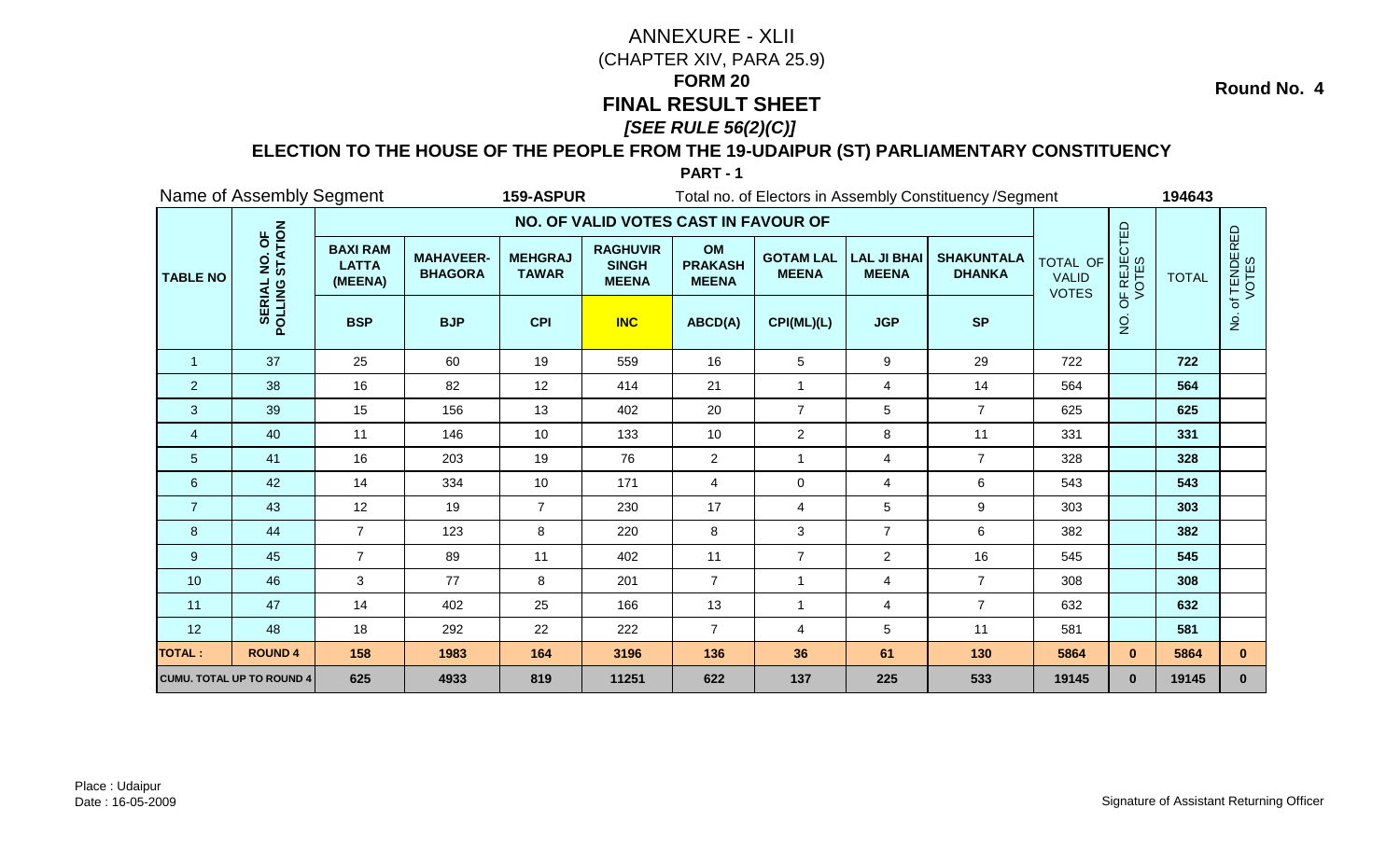**Round No. 5**

#### **ELECTION TO THE HOUSE OF THE PEOPLE FROM THE 19-UDAIPUR (ST) PARLIAMENTARY CONSTITUENCY**

|                 | Name of Assembly Segment         |                                            |                                    | 159-ASPUR                      |                                                 |                                      |                                  |                                    | Total no. of Electors in Assembly Constituency / Segment |                                                 |                      | 194643       |                            |
|-----------------|----------------------------------|--------------------------------------------|------------------------------------|--------------------------------|-------------------------------------------------|--------------------------------------|----------------------------------|------------------------------------|----------------------------------------------------------|-------------------------------------------------|----------------------|--------------|----------------------------|
|                 |                                  |                                            |                                    |                                | NO. OF VALID VOTES CAST IN FAVOUR OF            |                                      |                                  |                                    |                                                          |                                                 |                      |              |                            |
| <b>TABLE NO</b> | NO. OF<br>STATION                | <b>BAXI RAM</b><br><b>LATTA</b><br>(MEENA) | <b>MAHAVEER-</b><br><b>BHAGORA</b> | <b>MEHGRAJ</b><br><b>TAWAR</b> | <b>RAGHUVIR</b><br><b>SINGH</b><br><b>MEENA</b> | OM<br><b>PRAKASH</b><br><b>MEENA</b> | <b>GOTAM LAL</b><br><b>MEENA</b> | <b>LAL JI BHAI</b><br><b>MEENA</b> | <b>SHAKUNTALA</b><br><b>DHANKA</b>                       | <b>TOTAL OF</b><br><b>VALID</b><br><b>VOTES</b> | OF REJECTED<br>VOTES | <b>TOTAL</b> | <b>f TENDERED</b><br>VOTES |
|                 | POLLING                          | <b>BSP</b>                                 | <b>BJP</b>                         | <b>CPI</b>                     | <b>INC</b>                                      | ABCD(A)                              | CPI(ML)(L)                       | <b>JGP</b>                         | <b>SP</b>                                                |                                                 | $\frac{1}{2}$        |              | 'ত<br>$\frac{1}{2}$        |
| $\overline{1}$  | 49                               | 12                                         | 130                                | 12                             | 148                                             | 6                                    | $\overline{1}$                   | $\overline{2}$                     | $\overline{7}$                                           | 318                                             |                      | 318          |                            |
| 2               | 50                               | 16                                         | 177                                | 18                             | 92                                              | $\mathbf{3}$                         | 3                                | 5                                  | $\overline{7}$                                           | 321                                             |                      | 321          |                            |
| 3               | 51                               | 12                                         | 247                                | 21                             | 96                                              | $\,8\,$                              | 3                                | $\overline{2}$                     | 12                                                       | 401                                             |                      | 401          |                            |
| $\overline{4}$  | 52                               | 14                                         | 77                                 | 11                             | 212                                             | 12                                   | $\overline{2}$                   | 3                                  | $\overline{7}$                                           | 338                                             |                      | 338          |                            |
| $\overline{5}$  | 53                               | 17                                         | 88                                 | 12                             | 406                                             | 20                                   | $\overline{c}$                   | 4                                  | 11                                                       | 560                                             |                      | 560          |                            |
| $\,6\,$         | 54                               | 19                                         | 197                                | 19                             | 311                                             | 6                                    | $\overline{7}$                   | 3                                  | 13                                                       | 575                                             |                      | 575          |                            |
| $\overline{7}$  | 55                               | 10                                         | 47                                 | 12                             | 168                                             | $\bf 8$                              | $\overline{a}$                   | 4                                  | 5                                                        | 256                                             |                      | 256          |                            |
| 8               | 56                               | 17                                         | 126                                | 16                             | 303                                             | 23                                   | $\overline{7}$                   | 14                                 | 16                                                       | 522                                             |                      | 522          |                            |
| 9               | 57                               | 22                                         | 41                                 | 13                             | 410                                             | 22                                   | $\overline{7}$                   | 6                                  | 14                                                       | 535                                             |                      | 535          |                            |
| 10              | 58                               | $\overline{4}$                             | 32                                 | $\mathbf{1}$                   | 197                                             | $\overline{2}$                       | $\overline{1}$                   | $\mathbf{1}$                       | $6\phantom{.}$                                           | 244                                             |                      | 244          |                            |
| 11              | 59                               | 15                                         | 25                                 | $\overline{7}$                 | 243                                             | $9\,$                                | 3                                | 4                                  | 16                                                       | 322                                             |                      | 322          |                            |
| 12              | 60                               | 20                                         | 171                                | 24                             | 212                                             | 12                                   | 4                                | 8                                  | 25                                                       | 476                                             |                      | 476          |                            |
| TOTAL :         | <b>ROUND 5</b>                   | 178                                        | 1358                               | 166                            | 2798                                            | 131                                  | 42                               | 56                                 | 139                                                      | 4868                                            | $\mathbf{0}$         | 4868         | $\mathbf{0}$               |
|                 | <b>CUMU. TOTAL UP TO ROUND 5</b> | 803                                        | 6291                               | 985                            | 14049                                           | 753                                  | 179                              | 281                                | 672                                                      | 24013                                           | $\mathbf{0}$         | 24013        | $\mathbf{0}$               |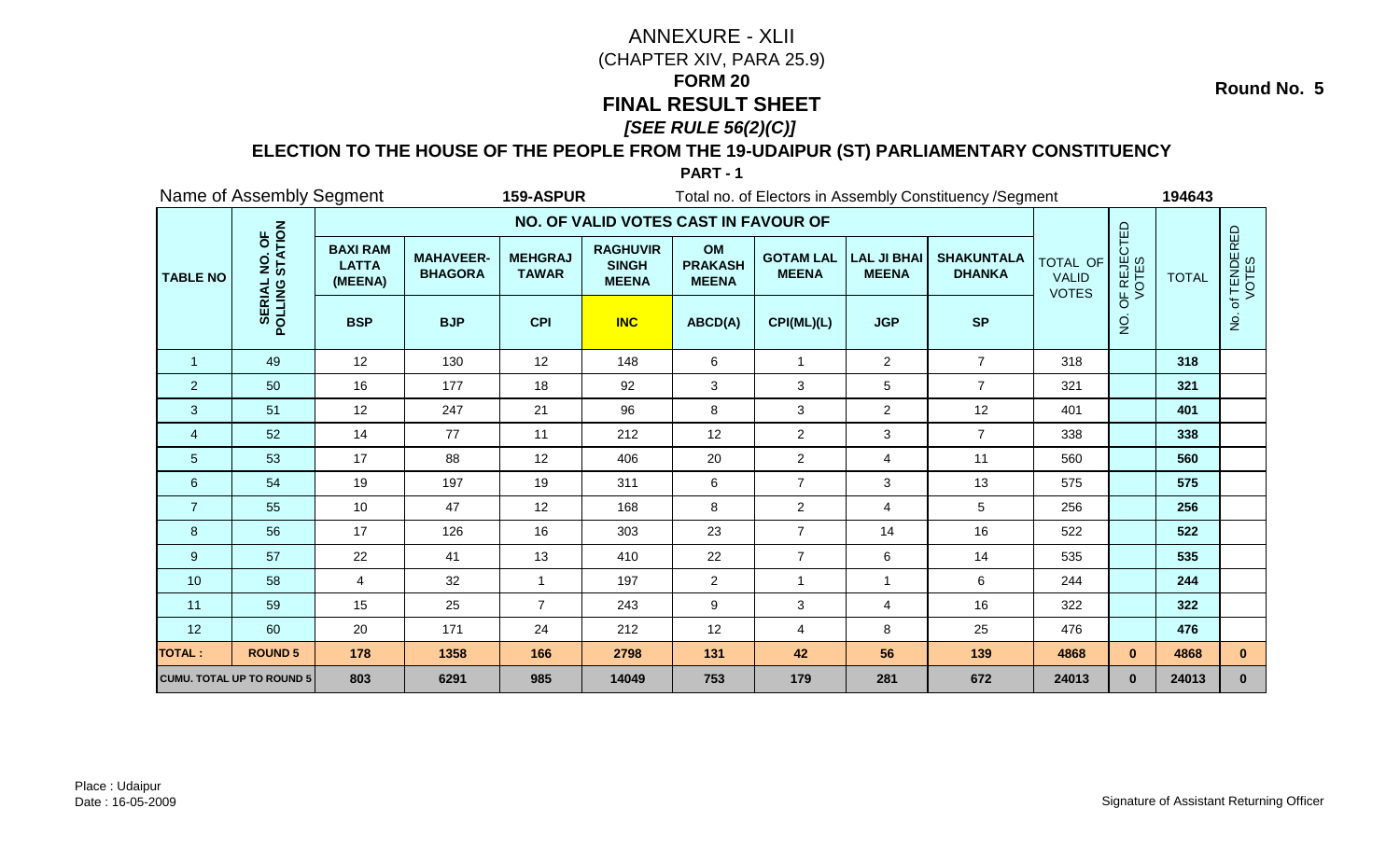**Round No. 6**

### **ELECTION TO THE HOUSE OF THE PEOPLE FROM THE 19-UDAIPUR (ST) PARLIAMENTARY CONSTITUENCY**

|                 | Name of Assembly Segment         |                                            |                                    | 159-ASPUR                      |                                                 |                                      |                                  |                                    | Total no. of Electors in Assembly Constituency / Segment |                                          |                      | 194643       |                      |
|-----------------|----------------------------------|--------------------------------------------|------------------------------------|--------------------------------|-------------------------------------------------|--------------------------------------|----------------------------------|------------------------------------|----------------------------------------------------------|------------------------------------------|----------------------|--------------|----------------------|
|                 |                                  |                                            |                                    |                                | NO. OF VALID VOTES CAST IN FAVOUR OF            |                                      |                                  |                                    |                                                          |                                          |                      |              |                      |
| <b>TABLE NO</b> | NO. OF<br>STATION                | <b>BAXI RAM</b><br><b>LATTA</b><br>(MEENA) | <b>MAHAVEER-</b><br><b>BHAGORA</b> | <b>MEHGRAJ</b><br><b>TAWAR</b> | <b>RAGHUVIR</b><br><b>SINGH</b><br><b>MEENA</b> | OM<br><b>PRAKASH</b><br><b>MEENA</b> | <b>GOTAM LAL</b><br><b>MEENA</b> | <b>LAL JI BHAI</b><br><b>MEENA</b> | <b>SHAKUNTALA</b><br><b>DHANKA</b>                       | TOTAL OF<br><b>VALID</b><br><b>VOTES</b> | OF REJECTED<br>VOTES | <b>TOTAL</b> | of TENDERED<br>VOTES |
|                 | POLLING                          | <b>BSP</b>                                 | <b>BJP</b>                         | <b>CPI</b>                     | <b>INC</b>                                      | ABCD(A)                              | CPI(ML)(L)                       | <b>JGP</b>                         | <b>SP</b>                                                |                                          | $\overline{2}$       |              | $\frac{1}{2}$        |
| $\overline{1}$  | 61                               | 14                                         | 68                                 | $\overline{7}$                 | 105                                             | 12                                   | 4                                | 4                                  | 4                                                        | 218                                      |                      | 218          |                      |
| $\overline{2}$  | 62                               | $\overline{2}$                             | 35                                 | $\overline{2}$                 | 93                                              | $\overline{7}$                       | $\overline{c}$                   | 3                                  | 4                                                        | 148                                      |                      | 148          |                      |
| 3               | 63                               | $\overline{7}$                             | 121                                | 5                              | 229                                             | $\overline{7}$                       | 3                                | 4                                  | 1                                                        | 377                                      |                      | 377          |                      |
| 4               | 64                               | 16                                         | 86                                 | 13                             | 284                                             | 19                                   | 6                                | 5                                  | 14                                                       | 443                                      |                      | 443          |                      |
| 5               | 65                               | 12                                         | 85                                 | 5                              | 234                                             | 22                                   | 5                                | 4                                  | 11                                                       | 378                                      |                      | 378          |                      |
| $6\phantom{1}6$ | 66                               | 18                                         | 136                                | 29                             | 286                                             | 19                                   | 5                                | 5                                  | 11                                                       | 509                                      |                      | 509          |                      |
| $\overline{7}$  | 67                               | 34                                         | 36                                 | 15                             | 272                                             | 16                                   | 4                                | 3                                  | $\overline{7}$                                           | 387                                      |                      | 387          |                      |
| 8               | 68                               | 32                                         | 128                                | 29                             | 298                                             | 20                                   | 10                               | 19                                 | 26                                                       | 562                                      |                      | 562          |                      |
| 9               | 69                               | 13                                         | 127                                | 20                             | 107                                             | $\overline{7}$                       | $\mathbf{3}$                     | 4                                  | 14                                                       | 295                                      |                      | 295          |                      |
| 10              | 70                               | 14                                         | 231                                | 23                             | 225                                             | $\overline{4}$                       | 5                                | $\overline{a}$                     | 10                                                       | 514                                      |                      | 514          |                      |
| 11              | 71                               | 26                                         | 56                                 | 11                             | 308                                             | 10                                   | 5                                | 4                                  | 16                                                       | 436                                      |                      | 436          |                      |
| 12              | 72                               | 9                                          | 16                                 | 5                              | 239                                             | $\boldsymbol{9}$                     | $\mathbf{1}$                     | $\mathbf{1}$                       | $\boldsymbol{9}$                                         | 289                                      |                      | 289          |                      |
| <b>TOTAL:</b>   | <b>ROUND 6</b>                   | 197                                        | 1125                               | 164                            | 2680                                            | 152                                  | 53                               | 58                                 | 127                                                      | 4556                                     | $\mathbf{0}$         | 4556         | $\mathbf{0}$         |
|                 | <b>CUMU. TOTAL UP TO ROUND 6</b> | 1000                                       | 7416                               | 1149                           | 16729                                           | 905                                  | 232                              | 339                                | 799                                                      | 28569                                    | $\mathbf{0}$         | 28569        | $\mathbf{0}$         |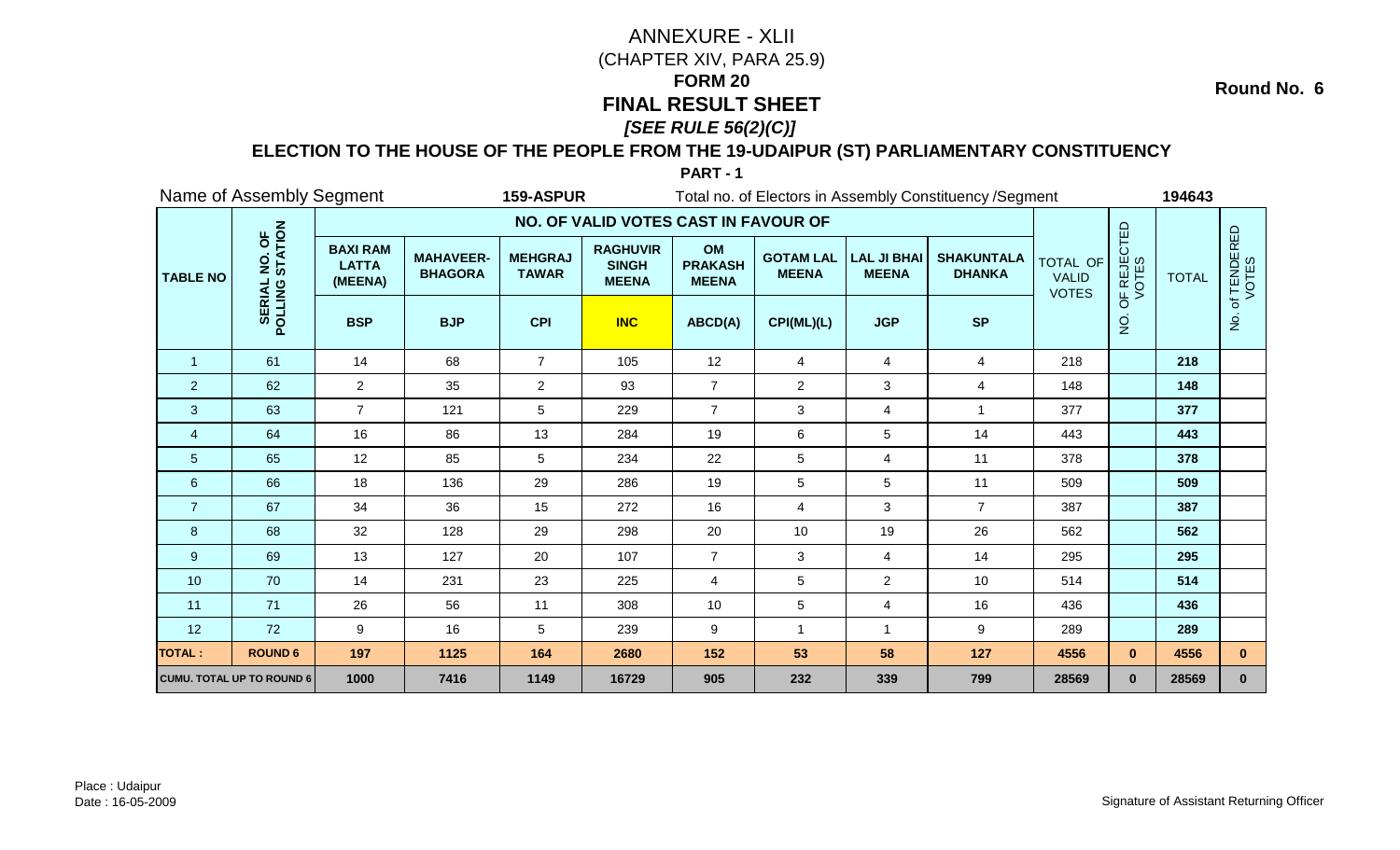**Round No. 7**

### **ELECTION TO THE HOUSE OF THE PEOPLE FROM THE 19-UDAIPUR (ST) PARLIAMENTARY CONSTITUENCY**

|                 | Name of Assembly Segment         |                                            |                                    | 159-ASPUR                      |                                                 |                                      |                                  |                                    | Total no. of Electors in Assembly Constituency / Segment |                                          |                      | 194643       |                     |
|-----------------|----------------------------------|--------------------------------------------|------------------------------------|--------------------------------|-------------------------------------------------|--------------------------------------|----------------------------------|------------------------------------|----------------------------------------------------------|------------------------------------------|----------------------|--------------|---------------------|
|                 |                                  |                                            |                                    |                                | NO. OF VALID VOTES CAST IN FAVOUR OF            |                                      |                                  |                                    |                                                          |                                          |                      |              |                     |
| <b>TABLE NO</b> | NO. OF<br>STATION                | <b>BAXI RAM</b><br><b>LATTA</b><br>(MEENA) | <b>MAHAVEER-</b><br><b>BHAGORA</b> | <b>MEHGRAJ</b><br><b>TAWAR</b> | <b>RAGHUVIR</b><br><b>SINGH</b><br><b>MEENA</b> | OM<br><b>PRAKASH</b><br><b>MEENA</b> | <b>GOTAM LAL</b><br><b>MEENA</b> | <b>LAL JI BHAI</b><br><b>MEENA</b> | <b>SHAKUNTALA</b><br><b>DHANKA</b>                       | TOTAL OF<br><b>VALID</b><br><b>VOTES</b> | OF REJECTED<br>VOTES | <b>TOTAL</b> | f TENDERED<br>VOTES |
|                 | POLLING                          | <b>BSP</b>                                 | <b>BJP</b>                         | <b>CPI</b>                     | <b>INC</b>                                      | ABCD(A)                              | CPI(ML)(L)                       | <b>JGP</b>                         | <b>SP</b>                                                |                                          | $\rm \dot{Q}$        |              | ৳<br>$\frac{1}{2}$  |
| $\overline{1}$  | 73                               | 9                                          | 180                                | 6                              | 207                                             | 4                                    | 0                                | 4                                  | $\overline{7}$                                           | 417                                      |                      | 417          |                     |
| 2               | 74                               | 10                                         | 33                                 | $\overline{7}$                 | 145                                             | $\overline{7}$                       | $\overline{a}$                   | 6                                  | $\overline{2}$                                           | 212                                      |                      | 212          |                     |
| 3               | 75                               | $\overline{7}$                             | 154                                | 12                             | 101                                             | 5                                    | $\overline{2}$                   | 4                                  | 5                                                        | 290                                      |                      | 290          |                     |
| $\overline{4}$  | 76                               | 34                                         | 89                                 | 21                             | 416                                             | 29                                   | $\overline{7}$                   | $\overline{7}$                     | 20                                                       | 623                                      |                      | 623          |                     |
| 5               | 77                               | 15                                         | 46                                 | 14                             | 554                                             | 28                                   | 6                                | 8                                  | 15                                                       | 686                                      |                      | 686          |                     |
| $6\phantom{1}6$ | 78                               | 33                                         | 76                                 | 20                             | 423                                             | 13                                   | $\overline{4}$                   | $\bf 8$                            | 18                                                       | 595                                      |                      | 595          |                     |
| $\overline{7}$  | 79                               | 9                                          | 87                                 | 5                              | 135                                             | 5                                    | $\mathbf{3}$                     | $\overline{2}$                     | $\overline{7}$                                           | 253                                      |                      | 253          |                     |
| 8               | 80                               | 19                                         | 27                                 | $\overline{7}$                 | 312                                             | 15                                   | $\overline{\mathbf{1}}$          | 3                                  | 12                                                       | 396                                      |                      | 396          |                     |
| 9               | 81                               | 24                                         | 151                                | 33                             | 267                                             | 11                                   | $\overline{2}$                   | $\overline{4}$                     | 18                                                       | 510                                      |                      | 510          |                     |
| 10              | 82                               | 8                                          | 75                                 | 8                              | 261                                             | $\overline{7}$                       | $\overline{1}$                   | 3                                  | $\overline{7}$                                           | 370                                      |                      | 370          |                     |
| 11              | 83                               | 20                                         | 56                                 | 22                             | 218                                             | 18                                   | $\sqrt{3}$                       | $\overline{2}$                     | $\overline{4}$                                           | 343                                      |                      | 343          |                     |
| 12              | 84                               | $\overline{7}$                             | 224                                | 24                             | 83                                              | 4                                    | $\overline{2}$                   | 6                                  | $\overline{2}$                                           | 352                                      |                      | 352          |                     |
| <b>TOTAL:</b>   | <b>ROUND7</b>                    | 195                                        | 1198                               | 179                            | 3122                                            | 146                                  | 33                               | 57                                 | 117                                                      | 5047                                     | $\mathbf{0}$         | 5047         | $\mathbf{0}$        |
|                 | <b>CUMU. TOTAL UP TO ROUND 7</b> | 1195                                       | 8614                               | 1328                           | 19851                                           | 1051                                 | 265                              | 396                                | 916                                                      | 33616                                    | $\mathbf{0}$         | 33616        | $\mathbf{0}$        |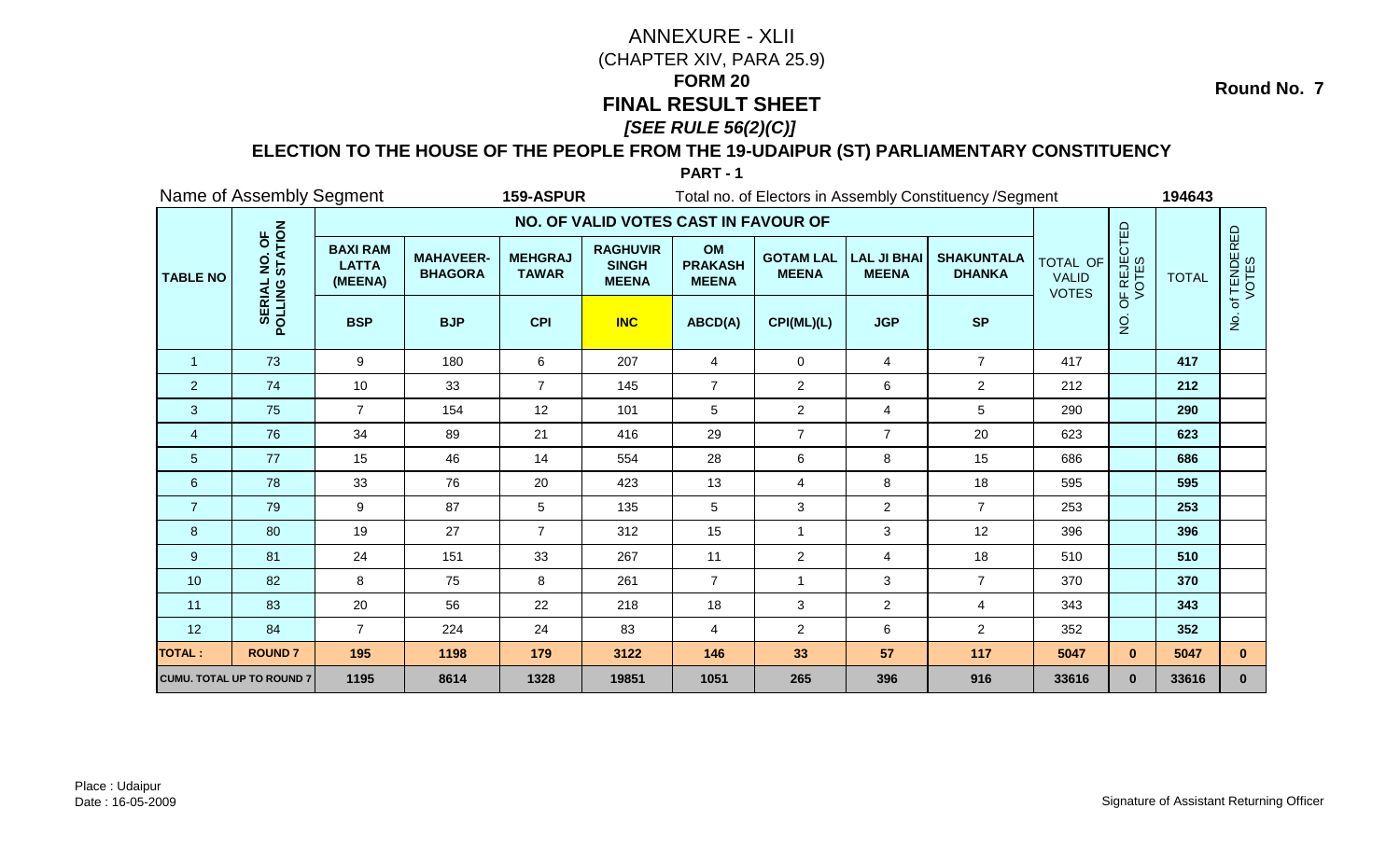**Round No. 8**

### **ELECTION TO THE HOUSE OF THE PEOPLE FROM THE 19-UDAIPUR (ST) PARLIAMENTARY CONSTITUENCY**

|                 | Name of Assembly Segment         |                                            |                                    | 159-ASPUR                      |                                                 |                                      |                                  |                                    | Total no. of Electors in Assembly Constituency / Segment |                                          |                                 | 194643       |                            |
|-----------------|----------------------------------|--------------------------------------------|------------------------------------|--------------------------------|-------------------------------------------------|--------------------------------------|----------------------------------|------------------------------------|----------------------------------------------------------|------------------------------------------|---------------------------------|--------------|----------------------------|
|                 |                                  |                                            |                                    |                                | NO. OF VALID VOTES CAST IN FAVOUR OF            |                                      |                                  |                                    |                                                          |                                          |                                 |              |                            |
| <b>TABLE NO</b> | NO. OF<br>STATION                | <b>BAXI RAM</b><br><b>LATTA</b><br>(MEENA) | <b>MAHAVEER-</b><br><b>BHAGORA</b> | <b>MEHGRAJ</b><br><b>TAWAR</b> | <b>RAGHUVIR</b><br><b>SINGH</b><br><b>MEENA</b> | OM<br><b>PRAKASH</b><br><b>MEENA</b> | <b>GOTAM LAL</b><br><b>MEENA</b> | <b>LAL JI BHAI</b><br><b>MEENA</b> | <b>SHAKUNTALA</b><br><b>DHANKA</b>                       | TOTAL OF<br><b>VALID</b><br><b>VOTES</b> | <b>PF REJECTED</b><br>VOTES     | <b>TOTAL</b> | <b>f TENDERED</b><br>VOTES |
|                 | POLLING S                        | <b>BSP</b>                                 | <b>BJP</b>                         | <b>CPI</b>                     | <b>INC</b>                                      | ABCD(A)                              | CPI(ML)(L)                       | <b>JGP</b>                         | <b>SP</b>                                                |                                          | $\overline{6}$<br>$\rm \dot{Q}$ |              | 'ত<br>$\frac{5}{2}$        |
| $\overline{1}$  | 85                               | 9                                          | 94                                 | 9                              | 116                                             | $\overline{7}$                       | 3                                | $\overline{7}$                     | $\mathbf{1}$                                             | 246                                      |                                 | 246          |                            |
| $\overline{2}$  | 86                               | 15                                         | 196                                | 11                             | 97                                              | $6\phantom{a}$                       | 3                                | 1                                  | 5                                                        | 334                                      |                                 | 334          |                            |
| $\mathbf{3}$    | 87                               | 14                                         | 79                                 | 6                              | 232                                             | 19                                   | 1                                | $\overline{a}$                     | 8                                                        | 361                                      |                                 | 361          |                            |
| $\overline{4}$  | 88                               | 13                                         | 218                                | 21                             | 398                                             | 29                                   | 6                                | 19                                 | 20                                                       | 724                                      |                                 | 724          |                            |
| $\overline{5}$  | 89                               | 16                                         | 175                                | 15                             | 139                                             | $\,8\,$                              | 5                                | 8                                  | 14                                                       | 380                                      |                                 | 380          |                            |
| $\,6\,$         | 90                               | 5                                          | 115                                | 10                             | 38                                              | $\overline{7}$                       | $\overline{1}$                   | 3                                  | $\overline{4}$                                           | 183                                      |                                 | 183          |                            |
| $\overline{7}$  | 91                               | 12                                         | 108                                | 11                             | 239                                             | $\boldsymbol{9}$                     | 4                                | 5                                  | 11                                                       | 399                                      |                                 | 399          |                            |
| 8               | 92                               | 11                                         | 187                                | 6                              | 142                                             | $\mathbf 0$                          | $\overline{c}$                   | 4                                  | 12                                                       | 364                                      |                                 | 364          |                            |
| 9               | 93                               | 6                                          | 170                                | 8                              | 81                                              | $\mathbf{1}$                         | 3                                | $\overline{2}$                     | $\mathbf{1}$                                             | 272                                      |                                 | 272          |                            |
| 10              | 94                               | 5                                          | 9                                  | 5                              | 234                                             | 25                                   | $\mathbf{3}$                     | $\overline{2}$                     | 3                                                        | 286                                      |                                 | 286          |                            |
| 11              | 95                               | 10                                         | 123                                | 14                             | 407                                             | 17                                   | 4                                | 6                                  | 17                                                       | 598                                      |                                 | 598          |                            |
| 12              | 96                               | 18                                         | 107                                | 10                             | 52                                              | $\mathbf{3}$                         | $\overline{a}$                   | $\overline{a}$                     | 5                                                        | 199                                      |                                 | 199          |                            |
| TOTAL:          | <b>ROUND 8</b>                   | 134                                        | 1581                               | 126                            | 2175                                            | 131                                  | 37                               | 61                                 | 101                                                      | 4346                                     | $\mathbf{0}$                    | 4346         | $\mathbf{0}$               |
|                 | <b>CUMU. TOTAL UP TO ROUND 8</b> | 1329                                       | 10195                              | 1454                           | 22026                                           | 1182                                 | 302                              | 457                                | 1017                                                     | 37962                                    | $\mathbf{0}$                    | 37962        | $\mathbf{0}$               |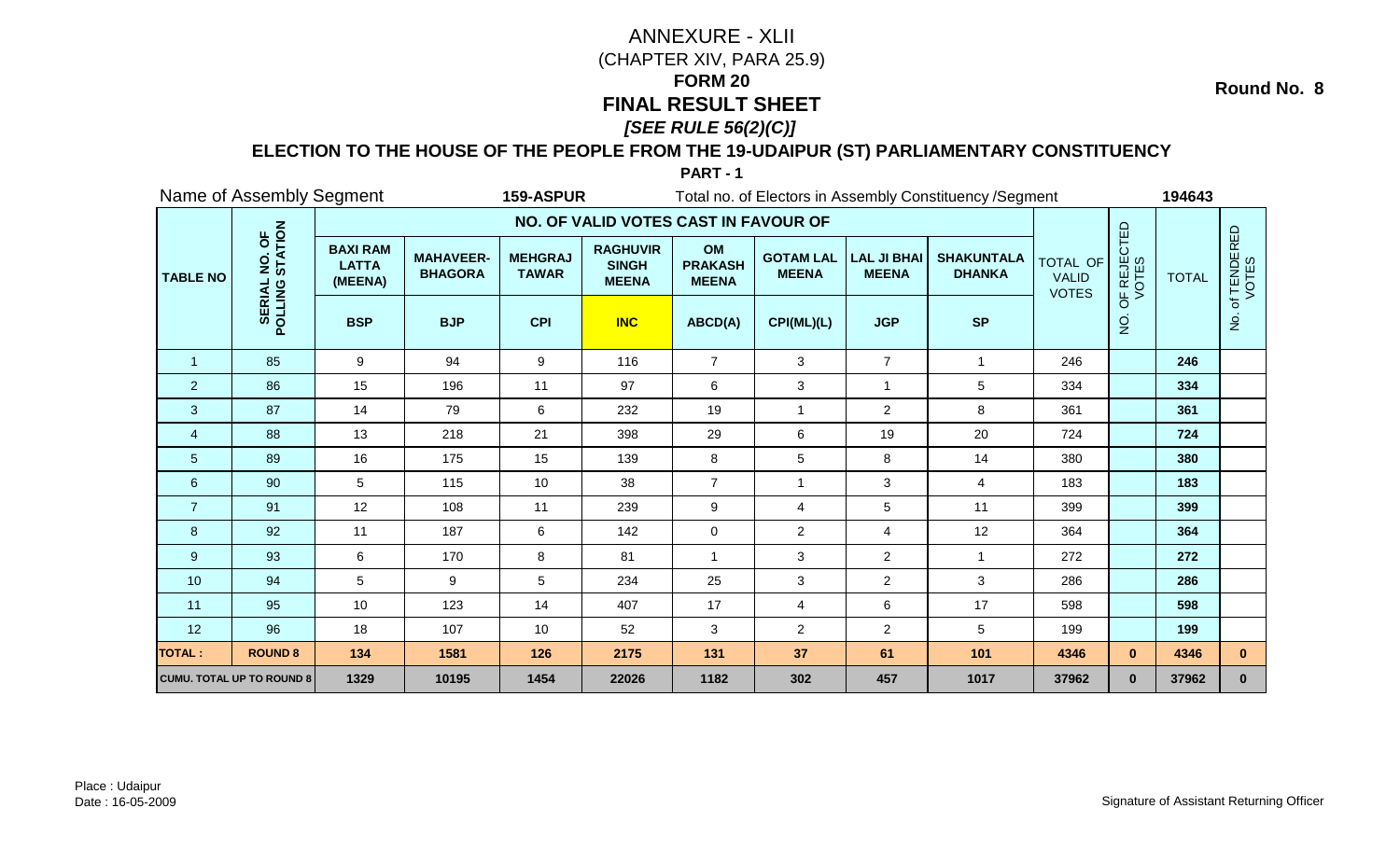**Round No. 9**

### **ELECTION TO THE HOUSE OF THE PEOPLE FROM THE 19-UDAIPUR (ST) PARLIAMENTARY CONSTITUENCY**

|                 | Name of Assembly Segment         |                                            |                                    | 159-ASPUR                      |                                                 |                                      |                                  |                                    | Total no. of Electors in Assembly Constituency / Segment |                                          |                      | 194643       |                     |
|-----------------|----------------------------------|--------------------------------------------|------------------------------------|--------------------------------|-------------------------------------------------|--------------------------------------|----------------------------------|------------------------------------|----------------------------------------------------------|------------------------------------------|----------------------|--------------|---------------------|
|                 |                                  |                                            |                                    |                                | NO. OF VALID VOTES CAST IN FAVOUR OF            |                                      |                                  |                                    |                                                          |                                          |                      |              |                     |
| <b>TABLE NO</b> | NO. OF<br>STATION                | <b>BAXI RAM</b><br><b>LATTA</b><br>(MEENA) | <b>MAHAVEER-</b><br><b>BHAGORA</b> | <b>MEHGRAJ</b><br><b>TAWAR</b> | <b>RAGHUVIR</b><br><b>SINGH</b><br><b>MEENA</b> | OM<br><b>PRAKASH</b><br><b>MEENA</b> | <b>GOTAM LAL</b><br><b>MEENA</b> | <b>LAL JI BHAI</b><br><b>MEENA</b> | <b>SHAKUNTALA</b><br><b>DHANKA</b>                       | TOTAL OF<br><b>VALID</b><br><b>VOTES</b> | OF REJECTED<br>VOTES | <b>TOTAL</b> | f TENDERED<br>VOTES |
|                 | POLLING                          | <b>BSP</b>                                 | <b>BJP</b>                         | <b>CPI</b>                     | <b>INC</b>                                      | ABCD(A)                              | CPI(ML)(L)                       | <b>JGP</b>                         | <b>SP</b>                                                |                                          | $\dot{Q}$            |              | 'ত<br>$\frac{1}{2}$ |
| $\overline{1}$  | 97                               | 3                                          | 16                                 | $\overline{2}$                 | 150                                             | 6                                    | $\overline{1}$                   | $\mathbf{1}$                       | 6                                                        | 185                                      |                      | 185          |                     |
| 2               | 98                               | 8                                          | 38                                 | 5                              | 340                                             | 12                                   | 5                                | 0                                  | $\overline{7}$                                           | 415                                      |                      | 415          |                     |
| 3               | 99                               | 21                                         | 167                                | 15                             | 252                                             | 18                                   | 5                                | 4                                  | 18                                                       | 500                                      |                      | 500          |                     |
| $\overline{4}$  | 100                              | 13                                         | 242                                | 8                              | 70                                              | $\overline{4}$                       | $\overline{a}$                   | 3                                  | $\mathbf{1}$                                             | 343                                      |                      | 343          |                     |
| 5               | 101                              | 6                                          | 98                                 | 3                              | 161                                             | $\overline{2}$                       | 3                                | 5                                  | 5                                                        | 283                                      |                      | 283          |                     |
| 6               | 102                              | 6                                          | 89                                 | 5                              | 185                                             | $\overline{2}$                       | 4                                | $\mathbf{1}$                       | 3                                                        | 295                                      |                      | 295          |                     |
| $\overline{7}$  | 103                              | 12                                         | 130                                | 21                             | 184                                             | 16                                   | 4                                | 9                                  | 12                                                       | 388                                      |                      | 388          |                     |
| 8               | 104                              | 1                                          | 55                                 | 6                              | 184                                             | 8                                    | $\overline{\phantom{a}}$         | $\overline{2}$                     | $\overline{7}$                                           | 264                                      |                      | 264          |                     |
| 9               | 105                              | 23                                         | 139                                | 32                             | 341                                             | 20                                   | 8                                | 8                                  | 11                                                       | 582                                      |                      | 582          |                     |
| 10              | 106                              | 19                                         | 103                                | 10                             | 448                                             | 23                                   | 11                               | 3                                  | 18                                                       | 635                                      |                      | 635          |                     |
| 11              | 107                              | 14                                         | 208                                | 11                             | 249                                             | 13                                   | $\overline{c}$                   | $\overline{7}$                     | 17                                                       | 521                                      |                      | 521          |                     |
| 12              | 108                              | $\overline{2}$                             | 41                                 | 12                             | 133                                             | $\overline{2}$                       | $\overline{a}$                   | 1                                  | 6                                                        | 199                                      |                      | 199          |                     |
| <b>TOTAL:</b>   | <b>ROUND 9</b>                   | 128                                        | 1326                               | 130                            | 2697                                            | 126                                  | 48                               | 44                                 | 111                                                      | 4610                                     | $\mathbf{0}$         | 4610         | $\mathbf{0}$        |
|                 | <b>CUMU. TOTAL UP TO ROUND 9</b> | 1457                                       | 11521                              | 1584                           | 24723                                           | 1308                                 | 350                              | 501                                | 1128                                                     | 42572                                    | $\mathbf{0}$         | 42572        | $\mathbf{0}$        |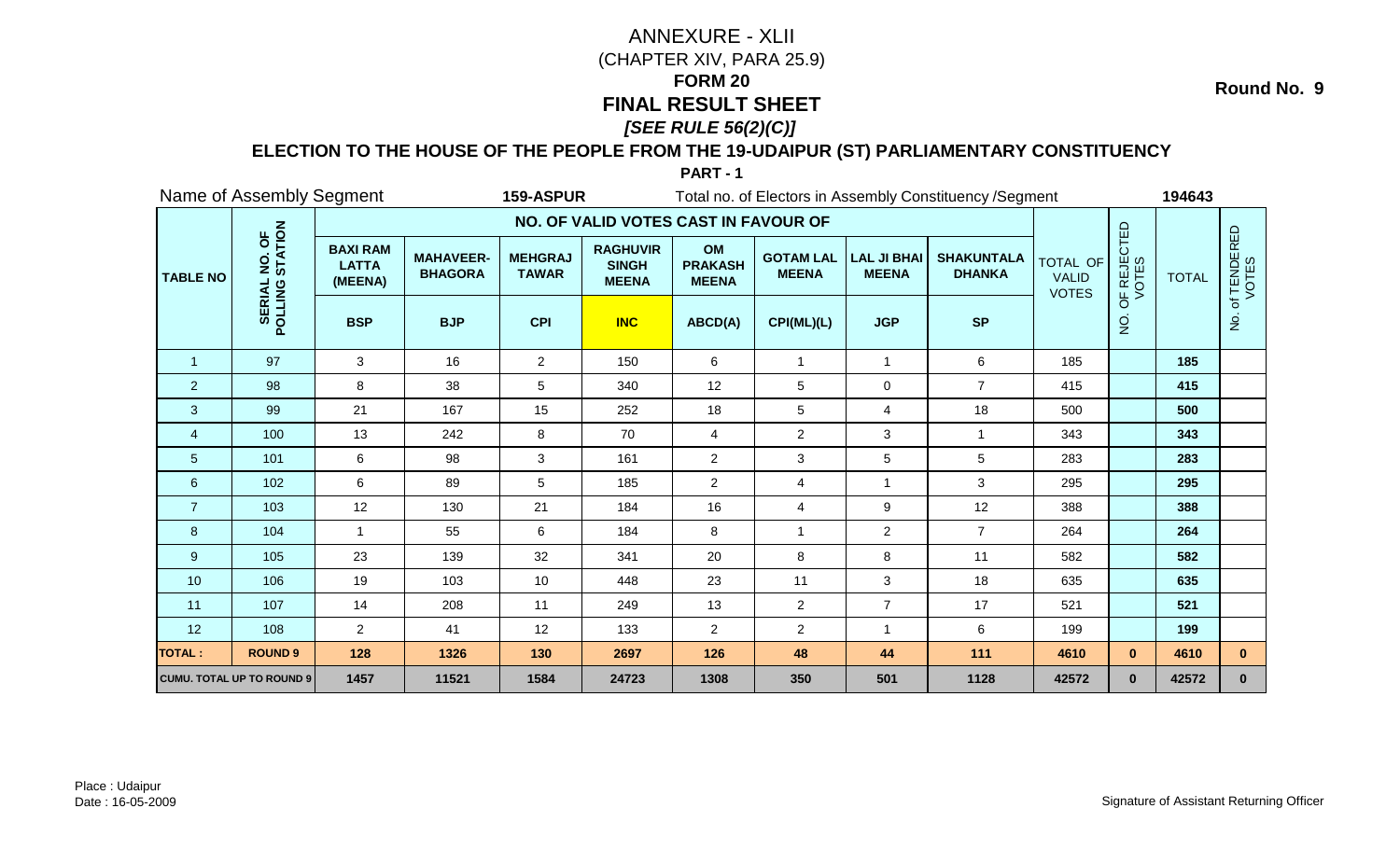**Round No. 10**

## **ELECTION TO THE HOUSE OF THE PEOPLE FROM THE 19-UDAIPUR (ST) PARLIAMENTARY CONSTITUENCY**

|                 | Name of Assembly Segment             |                                            |                                    | 159-ASPUR                      |                                                 |                                      |                                  |                                    | Total no. of Electors in Assembly Constituency / Segment |                                          |                      | 194643       |                     |
|-----------------|--------------------------------------|--------------------------------------------|------------------------------------|--------------------------------|-------------------------------------------------|--------------------------------------|----------------------------------|------------------------------------|----------------------------------------------------------|------------------------------------------|----------------------|--------------|---------------------|
|                 |                                      |                                            |                                    |                                | NO. OF VALID VOTES CAST IN FAVOUR OF            |                                      |                                  |                                    |                                                          |                                          |                      |              |                     |
| <b>TABLE NO</b> | NO. OF<br>STATION                    | <b>BAXI RAM</b><br><b>LATTA</b><br>(MEENA) | <b>MAHAVEER-</b><br><b>BHAGORA</b> | <b>MEHGRAJ</b><br><b>TAWAR</b> | <b>RAGHUVIR</b><br><b>SINGH</b><br><b>MEENA</b> | OM<br><b>PRAKASH</b><br><b>MEENA</b> | <b>GOTAM LAL</b><br><b>MEENA</b> | <b>LAL JI BHAI</b><br><b>MEENA</b> | <b>SHAKUNTALA</b><br><b>DHANKA</b>                       | TOTAL OF<br><b>VALID</b><br><b>VOTES</b> | OF REJECTED<br>VOTES | <b>TOTAL</b> | f TENDERED<br>VOTES |
|                 | POLLING                              | <b>BSP</b>                                 | <b>BJP</b>                         | <b>CPI</b>                     | <b>INC</b>                                      | ABCD(A)                              | CPI(ML)(L)                       | <b>JGP</b>                         | <b>SP</b>                                                |                                          | $\dot{Q}$            |              | 'ত<br>$\frac{1}{2}$ |
| $\overline{1}$  | 109                                  | 3                                          | 104                                | 4                              | 108                                             | 3                                    | $\overline{1}$                   | 4                                  | 3                                                        | 230                                      |                      | 230          |                     |
| $\overline{2}$  | 110                                  | 10                                         | 217                                | 24                             | 265                                             | 26                                   | 6                                | $\overline{7}$                     | 14                                                       | 569                                      |                      | 569          |                     |
| 3               | 111                                  | 9                                          | 107                                | 6                              | 123                                             | 11                                   | $\overline{2}$                   | 5                                  | $\overline{2}$                                           | 265                                      |                      | 265          |                     |
| $\overline{4}$  | 112                                  | 14                                         | 200                                | 17                             | 190                                             | 12                                   | $\overline{2}$                   | 4                                  | 5                                                        | 444                                      |                      | 444          |                     |
| $5\phantom{1}$  | 113                                  | 20                                         | 180                                | 22                             | 348                                             | 23                                   | 15                               | $\overline{7}$                     | 21                                                       | 636                                      |                      | 636          |                     |
| $6\phantom{1}6$ | 114                                  | 16                                         | 91                                 | 15                             | 221                                             | 13                                   | $\boldsymbol{9}$                 | 8                                  | 12                                                       | 385                                      |                      | 385          |                     |
| $\overline{7}$  | 115                                  | 3                                          | 36                                 | 3                              | 332                                             | 21                                   | $\overline{a}$                   | $\pmb{0}$                          | 6                                                        | 403                                      |                      | 403          |                     |
| 8               | 116                                  | 12                                         | 110                                | 16                             | 116                                             | $\overline{2}$                       | $\overline{c}$                   | 4                                  | $5\phantom{.0}$                                          | 267                                      |                      | 267          |                     |
| 9               | 117                                  | 36                                         | 145                                | 20                             | 323                                             | 9                                    | 6                                | $\overline{2}$                     | 5                                                        | 546                                      |                      | 546          |                     |
| 10              | 118                                  | 17                                         | 257                                | 28                             | 218                                             | 14                                   | 12                               | 13                                 | $5\phantom{.0}$                                          | 564                                      |                      | 564          |                     |
| 11              | 119                                  | 13                                         | 142                                | 5                              | 105                                             | $5\phantom{.0}$                      | $\overline{1}$                   | $\overline{2}$                     | $\overline{2}$                                           | 275                                      |                      | 275          |                     |
| 12              | 120                                  | 3                                          | 25                                 | $\mathbf{1}$                   | 49                                              | $\overline{2}$                       | $\overline{1}$                   | 1                                  | $\mathbf{3}$                                             | 85                                       |                      | 85           |                     |
| <b>TOTAL:</b>   | <b>ROUND 10</b>                      | 156                                        | 1614                               | 161                            | 2398                                            | 141                                  | 59                               | 57                                 | 83                                                       | 4669                                     | $\mathbf{0}$         | 4669         | $\mathbf{0}$        |
|                 | <b>CUMU. TOTAL UP TO ROUND</b><br>10 | 1613                                       | 13135                              | 1745                           | 27121                                           | 1449                                 | 409                              | 558                                | 1211                                                     | 47241                                    | $\mathbf{0}$         | 47241        | $\bf{0}$            |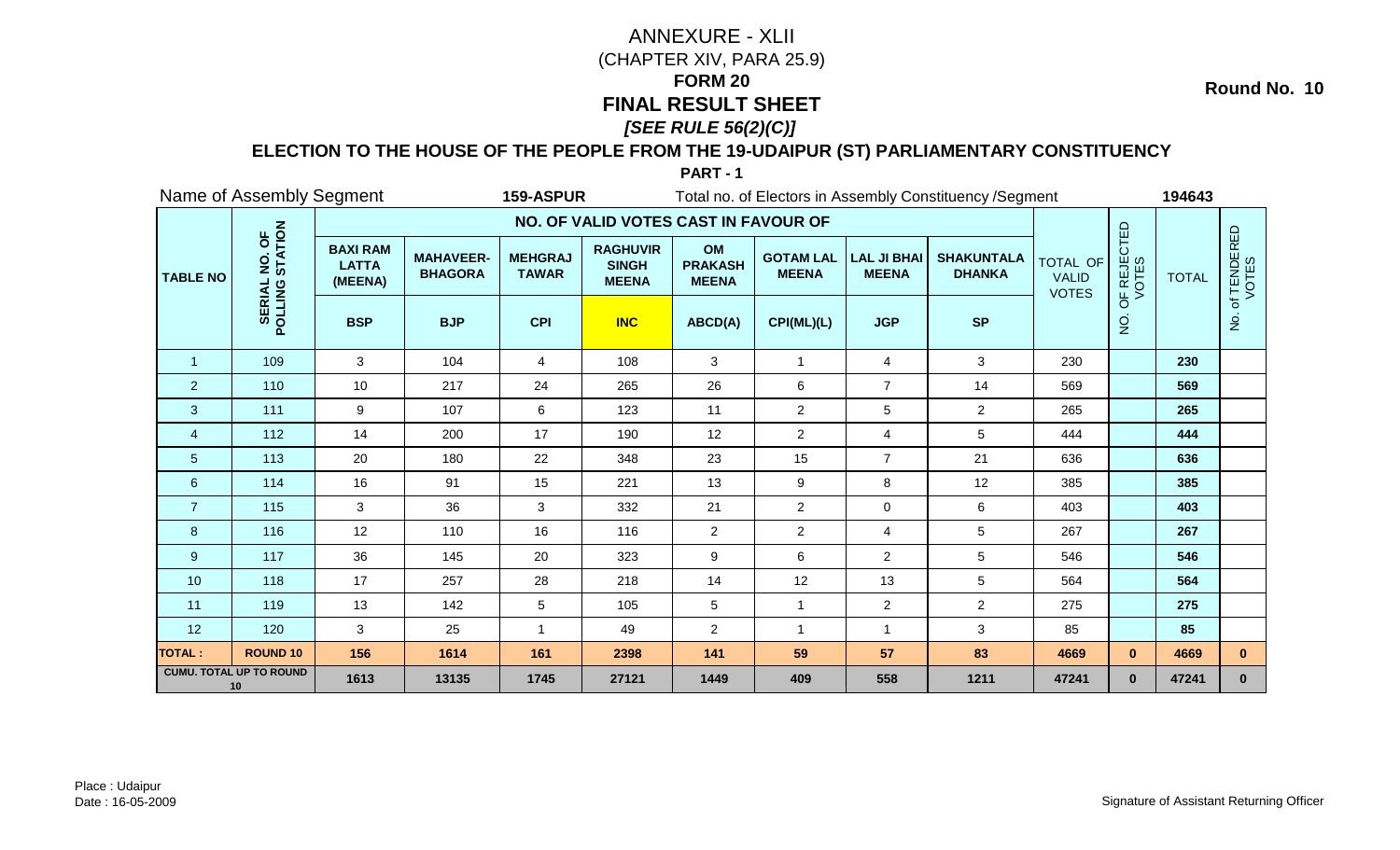**Round No. 11**

## **ELECTION TO THE HOUSE OF THE PEOPLE FROM THE 19-UDAIPUR (ST) PARLIAMENTARY CONSTITUENCY**

|                 | Name of Assembly Segment             |                                            |                                    | 159-ASPUR                      |                                                 |                                      |                                  |                                    | Total no. of Electors in Assembly Constituency / Segment |                                          |                      | 194643       |                      |
|-----------------|--------------------------------------|--------------------------------------------|------------------------------------|--------------------------------|-------------------------------------------------|--------------------------------------|----------------------------------|------------------------------------|----------------------------------------------------------|------------------------------------------|----------------------|--------------|----------------------|
|                 |                                      |                                            |                                    |                                | NO. OF VALID VOTES CAST IN FAVOUR OF            |                                      |                                  |                                    |                                                          |                                          |                      |              |                      |
| <b>TABLE NO</b> | NO. OF<br>STATION                    | <b>BAXI RAM</b><br><b>LATTA</b><br>(MEENA) | <b>MAHAVEER-</b><br><b>BHAGORA</b> | <b>MEHGRAJ</b><br><b>TAWAR</b> | <b>RAGHUVIR</b><br><b>SINGH</b><br><b>MEENA</b> | OM<br><b>PRAKASH</b><br><b>MEENA</b> | <b>GOTAM LAL</b><br><b>MEENA</b> | <b>LAL JI BHAI</b><br><b>MEENA</b> | <b>SHAKUNTALA</b><br><b>DHANKA</b>                       | TOTAL OF<br><b>VALID</b><br><b>VOTES</b> | OF REJECTED<br>VOTES | <b>TOTAL</b> | of TENDERED<br>VOTES |
|                 | POLLING                              | <b>BSP</b>                                 | <b>BJP</b>                         | <b>CPI</b>                     | <b>INC</b>                                      | ABCD(A)                              | CPI(ML)(L)                       | <b>JGP</b>                         | <b>SP</b>                                                |                                          | $\overline{2}$       |              | $\frac{1}{2}$        |
| $\overline{1}$  | 121                                  | 11                                         | 205                                | 15                             | 225                                             | 8                                    | 3                                | 3                                  | 14                                                       | 484                                      |                      | 484          |                      |
| $\overline{2}$  | 122                                  | 15                                         | 247                                | 13                             | 434                                             | 33                                   | 9                                | 12                                 | 12                                                       | 775                                      |                      | 775          |                      |
| 3               | 123                                  | 14                                         | 154                                | 22                             | 154                                             | $\overline{7}$                       | $\overline{c}$                   | 5                                  | 6                                                        | 364                                      |                      | 364          |                      |
| $\overline{4}$  | 124                                  | $\overline{7}$                             | 98                                 | 14                             | 90                                              | $\overline{4}$                       | $\overline{1}$                   | 5                                  | 3                                                        | 222                                      |                      | 222          |                      |
| $5\phantom{1}$  | 125                                  | 11                                         | 76                                 | 12                             | 148                                             | 13                                   | $\overline{4}$                   | 4                                  | 8                                                        | 276                                      |                      | 276          |                      |
| $\,6\,$         | 126                                  | 13                                         | 118                                | 17                             | 297                                             | 15                                   | $\,6\,$                          | 9                                  | $\,6$                                                    | 481                                      |                      | 481          |                      |
| $\overline{7}$  | 127                                  | 3                                          | 63                                 | 19                             | 133                                             | 8                                    | 5                                | $\overline{7}$                     | 5                                                        | 243                                      |                      | 243          |                      |
| 8               | 128                                  | 6                                          | 98                                 | 5                              | 57                                              | $\overline{2}$                       | 6                                | $\overline{2}$                     | $\overline{2}$                                           | 178                                      |                      | 178          |                      |
| 9               | 129                                  | 8                                          | 54                                 | 8                              | 163                                             | 5                                    | $\overline{4}$                   | 2 <sup>1</sup>                     | 10                                                       | 254                                      |                      | 254          |                      |
| 10              | 130                                  | 18                                         | 156                                | 17                             | 241                                             | 9                                    | $\overline{4}$                   | 6                                  | $\,6\,$                                                  | 457                                      |                      | 457          |                      |
| 11              | 131                                  | 1                                          | 55                                 | 11                             | 355                                             | 17                                   | $\overline{2}$                   | 4                                  | $\overline{7}$                                           | 452                                      |                      | 452          |                      |
| 12              | 132                                  | 10                                         | 240                                | 19                             | 198                                             | 10                                   | 9                                | 10                                 | 11                                                       | 507                                      |                      | 507          |                      |
| <b>TOTAL:</b>   | <b>ROUND 11</b>                      | 117                                        | 1564                               | 172                            | 2495                                            | 131                                  | 55                               | 69                                 | 90                                                       | 4693                                     | $\mathbf{0}$         | 4693         | $\mathbf{0}$         |
|                 | <b>CUMU. TOTAL UP TO ROUND</b><br>11 | 1730                                       | 14699                              | 1917                           | 29616                                           | 1580                                 | 464                              | 627                                | 1301                                                     | 51934                                    | $\bf{0}$             | 51934        | $\bf{0}$             |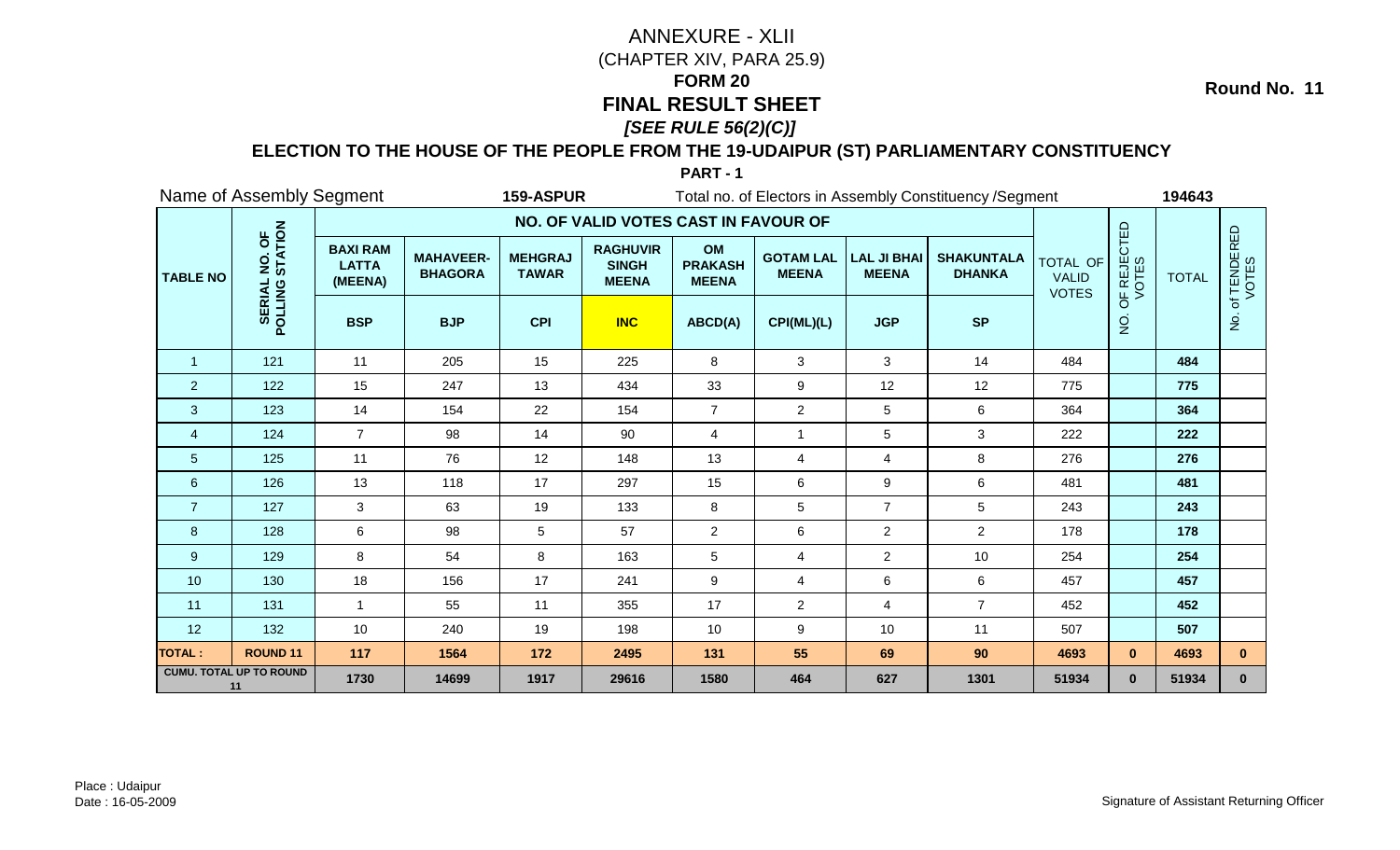**Round No. 12**

### **ELECTION TO THE HOUSE OF THE PEOPLE FROM THE 19-UDAIPUR (ST) PARLIAMENTARY CONSTITUENCY**

|                 | Name of Assembly Segment               |                                            |                                    | 159-ASPUR                      |                                                 |                                      |                                  |                                    | Total no. of Electors in Assembly Constituency / Segment |                                          |                      | 194643       |                     |
|-----------------|----------------------------------------|--------------------------------------------|------------------------------------|--------------------------------|-------------------------------------------------|--------------------------------------|----------------------------------|------------------------------------|----------------------------------------------------------|------------------------------------------|----------------------|--------------|---------------------|
|                 |                                        |                                            |                                    |                                | NO. OF VALID VOTES CAST IN FAVOUR OF            |                                      |                                  |                                    |                                                          |                                          |                      |              |                     |
| <b>TABLE NO</b> | NO. OF                                 | <b>BAXI RAM</b><br><b>LATTA</b><br>(MEENA) | <b>MAHAVEER-</b><br><b>BHAGORA</b> | <b>MEHGRAJ</b><br><b>TAWAR</b> | <b>RAGHUVIR</b><br><b>SINGH</b><br><b>MEENA</b> | OM<br><b>PRAKASH</b><br><b>MEENA</b> | <b>GOTAM LAL</b><br><b>MEENA</b> | <b>LAL JI BHAI</b><br><b>MEENA</b> | <b>SHAKUNTALA</b><br><b>DHANKA</b>                       | TOTAL OF<br><b>VALID</b><br><b>VOTES</b> | OF REJECTED<br>VOTES | <b>TOTAL</b> | f TENDERED<br>VOTES |
|                 | POLLING                                | <b>BSP</b>                                 | <b>BJP</b>                         | <b>CPI</b>                     | <b>INC</b>                                      | ABCD(A)                              | CPI(ML)(L)                       | <b>JGP</b>                         | <b>SP</b>                                                |                                          | $\overline{Q}$       |              | 'ত<br>$\frac{1}{2}$ |
| $\overline{1}$  | 133                                    | $\overline{7}$                             | 182                                | 8                              | 223                                             | 12                                   | $\overline{1}$                   | $\overline{7}$                     | 10                                                       | 450                                      |                      | 450          |                     |
| $\overline{2}$  | 134                                    | 8                                          | 132                                | 11                             | 406                                             | 14                                   | $\overline{ }$                   | 9                                  | 15                                                       | 596                                      |                      | 596          |                     |
| 3               | 135                                    | 11                                         | 68                                 | 8                              | 95                                              | $\overline{4}$                       | $\mathbf 0$                      | $\overline{2}$                     | $\overline{4}$                                           | 192                                      |                      | 192          |                     |
| $\overline{4}$  | 136                                    | 12                                         | 74                                 | 5                              | 214                                             | 8                                    | $\overline{1}$                   | 11                                 | 14                                                       | 339                                      |                      | 339          |                     |
| $5\phantom{1}$  | 137                                    | 9                                          | 81                                 | 4                              | 68                                              | $\overline{4}$                       | 3                                | 1                                  | 5                                                        | 175                                      |                      | 175          |                     |
| $6\phantom{1}6$ | 138                                    | 5                                          | 107                                | $\overline{7}$                 | 233                                             | 13                                   | $\overline{1}$                   | 3                                  | 17                                                       | 386                                      |                      | 386          |                     |
| $\overline{7}$  | 139                                    | 9                                          | 163                                | 12                             | 208                                             | 9                                    | 6                                | 6                                  | 6                                                        | 419                                      |                      | 419          |                     |
| 8               | 140                                    | 14                                         | 188                                | 16                             | 143                                             | 10                                   | 5                                | 4                                  | 14                                                       | 394                                      |                      | 394          |                     |
| 9               | 141                                    | 21                                         | 240                                | 12                             | 177                                             | 13                                   | 3                                | 1                                  | 13                                                       | 480                                      |                      | 480          |                     |
| 10              | 142                                    | $\overline{7}$                             | 222                                | 8                              | 156                                             | $\overline{5}$                       | 3                                | 1                                  | $\overline{4}$                                           | 406                                      |                      | 406          |                     |
| 11              | 143                                    | 12                                         | 178                                | 14                             | 282                                             | 9                                    | 8                                | $\overline{7}$                     | 16                                                       | 526                                      |                      | 526          |                     |
| 12              | 144                                    | 13                                         | 13                                 | 11                             | 526                                             | 37                                   | $\overline{7}$                   | 8                                  | 15                                                       | 630                                      |                      | 630          |                     |
| <b>TOTAL:</b>   | <b>ROUND 12</b>                        | 128                                        | 1648                               | 116                            | 2731                                            | 138                                  | 39                               | 60                                 | 133                                                      | 4993                                     | $\mathbf{0}$         | 4993         | $\mathbf 1$         |
|                 | <b>CUMU. TOTAL UP TO ROUND</b><br>$12$ | 1858                                       | 16347                              | 2033                           | 32347                                           | 1718                                 | 503                              | 687                                | 1434                                                     | 56927                                    | $\mathbf{0}$         | 56927        |                     |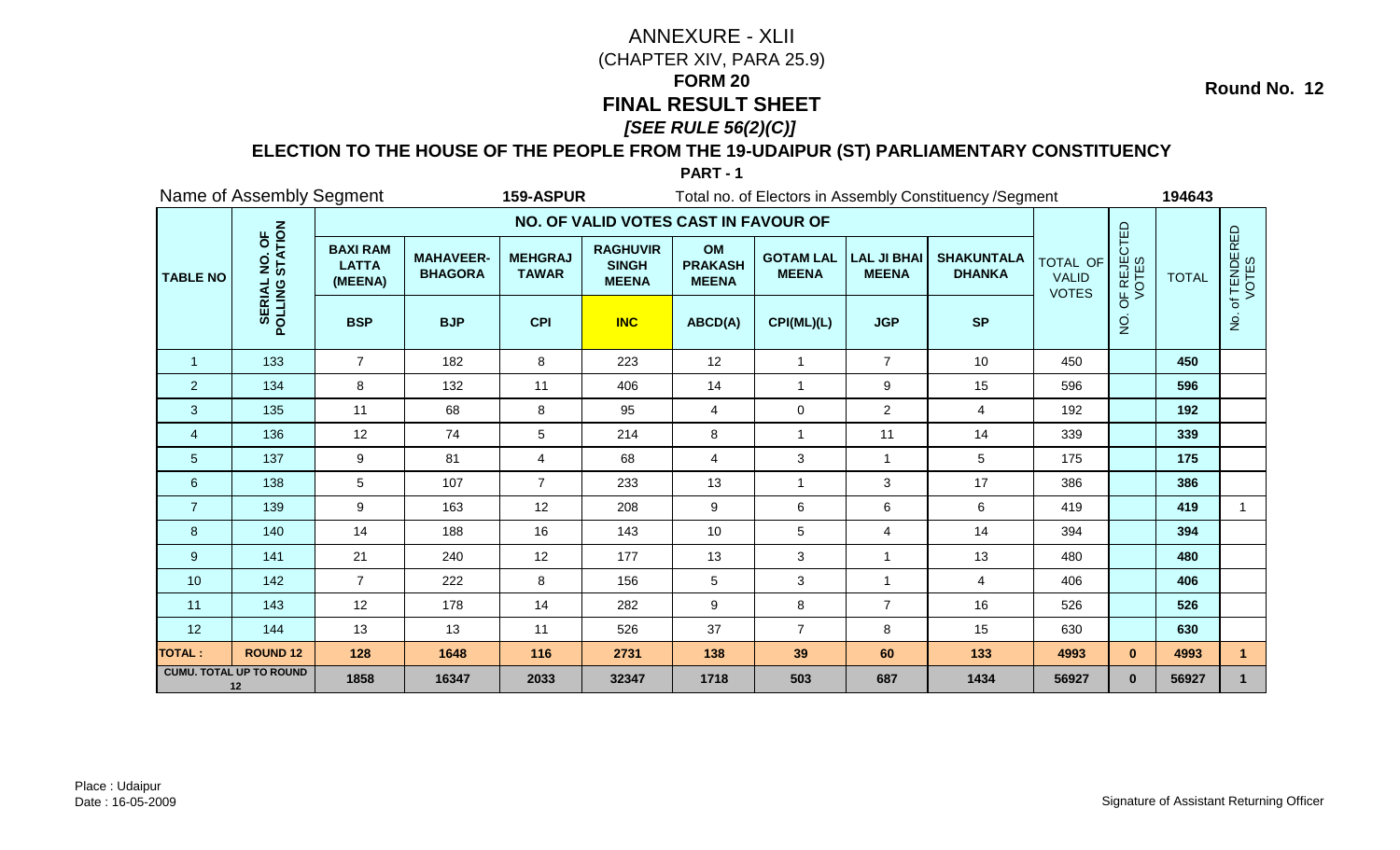**Round No. 13**

### **ELECTION TO THE HOUSE OF THE PEOPLE FROM THE 19-UDAIPUR (ST) PARLIAMENTARY CONSTITUENCY**

|                 | Name of Assembly Segment<br>159-ASPUR |                                            |                                    |                                |                                                 |                                      | 194643<br>Total no. of Electors in Assembly Constituency / Segment |                                    |                                    |                                          |                      |                                                                                                                                 |                     |  |  |
|-----------------|---------------------------------------|--------------------------------------------|------------------------------------|--------------------------------|-------------------------------------------------|--------------------------------------|--------------------------------------------------------------------|------------------------------------|------------------------------------|------------------------------------------|----------------------|---------------------------------------------------------------------------------------------------------------------------------|---------------------|--|--|
|                 |                                       |                                            |                                    |                                | NO. OF VALID VOTES CAST IN FAVOUR OF            |                                      |                                                                    |                                    |                                    |                                          |                      | <b>TOTAL</b><br>'ত<br>$\frac{1}{2}$<br>343<br>370<br>434<br>275<br>357<br>205<br>454<br>239<br>394<br>395<br>256<br>431<br>4153 |                     |  |  |
| <b>TABLE NO</b> | SERIAL NO. OF<br>POLLING STATION      | <b>BAXI RAM</b><br><b>LATTA</b><br>(MEENA) | <b>MAHAVEER-</b><br><b>BHAGORA</b> | <b>MEHGRAJ</b><br><b>TAWAR</b> | <b>RAGHUVIR</b><br><b>SINGH</b><br><b>MEENA</b> | OM<br><b>PRAKASH</b><br><b>MEENA</b> | <b>GOTAM LAL</b><br><b>MEENA</b>                                   | <b>LAL JI BHAI</b><br><b>MEENA</b> | <b>SHAKUNTALA</b><br><b>DHANKA</b> | TOTAL OF<br><b>VALID</b><br><b>VOTES</b> | OF REJECTED<br>VOTES |                                                                                                                                 | f TENDERED<br>VOTES |  |  |
|                 |                                       | <b>BSP</b>                                 | <b>BJP</b>                         | <b>CPI</b>                     | <b>INC</b>                                      | ABCD(A)                              | CPI(ML)(L)                                                         | <b>JGP</b>                         | <b>SP</b>                          |                                          | $\overline{Q}$       |                                                                                                                                 |                     |  |  |
| $\overline{1}$  | 145                                   | 8                                          | 51                                 | $\overline{7}$                 | 250                                             | 10                                   | $\overline{2}$                                                     | $\overline{7}$                     | 8                                  | 343                                      |                      |                                                                                                                                 |                     |  |  |
| $\overline{2}$  | 146                                   | 16                                         | 62                                 | 12                             | 255                                             | 14                                   | $\mathsf 0$                                                        | 4                                  | $\overline{7}$                     | 370                                      |                      |                                                                                                                                 |                     |  |  |
| 3               | 147                                   | 11                                         | 107                                | 4                              | 300                                             | $\overline{7}$                       | $\overline{1}$                                                     | 1                                  | $\mathbf{3}$                       | 434                                      |                      |                                                                                                                                 |                     |  |  |
| $\overline{4}$  | 148                                   | 12                                         | 98                                 | 8                              | 139                                             | 6                                    | 3                                                                  | 6                                  | $\mathbf{3}$                       | 275                                      |                      |                                                                                                                                 |                     |  |  |
| $5\phantom{1}$  | 149                                   | 4                                          | 96                                 | 8                              | 228                                             | $9\,$                                | 4                                                                  | 5                                  | $\mathbf{3}$                       | 357                                      |                      |                                                                                                                                 |                     |  |  |
| $6\phantom{1}6$ | 150                                   | 14                                         | 71                                 | 10 <sub>1</sub>                | 84                                              | $\boldsymbol{9}$                     | 5                                                                  | $\overline{2}$                     | 10                                 | 205                                      |                      |                                                                                                                                 |                     |  |  |
| $\overline{7}$  | 151                                   | 9                                          | 230                                | 6                              | 184                                             | $\overline{7}$                       | $\overline{7}$                                                     | 6                                  | $5\phantom{.0}$                    | 454                                      |                      |                                                                                                                                 |                     |  |  |
| 8               | 152                                   | $\overline{7}$                             | 126                                | 12                             | 80                                              | $\,6\,$                              | $\overline{c}$                                                     | 3                                  | 3                                  | 239                                      |                      |                                                                                                                                 |                     |  |  |
| 9               | 153                                   | 19                                         | 175                                | 14                             | 159                                             | 8                                    | 5                                                                  | $\overline{4}$                     | 10                                 | 394                                      |                      |                                                                                                                                 |                     |  |  |
| 10              | 154                                   | $\overline{7}$                             | 226                                | 8                              | 140                                             | $\overline{7}$                       | $\overline{1}$                                                     | $\overline{4}$                     | $\overline{2}$                     | 395                                      |                      |                                                                                                                                 |                     |  |  |
| 11              | 155                                   | 6                                          | 124                                | 10 <sup>1</sup>                | 89                                              | $\overline{4}$                       | 5                                                                  | 11                                 | $\overline{7}$                     | 256                                      |                      |                                                                                                                                 |                     |  |  |
| 12              | 156                                   | 17                                         | 224                                | 18                             | 157                                             | 5                                    | 0                                                                  | 4                                  | 6                                  | 431                                      |                      |                                                                                                                                 |                     |  |  |
| <b>TOTAL:</b>   | <b>ROUND 13</b>                       | 130                                        | 1590                               | 117                            | 2065                                            | 92                                   | 35                                                                 | 57                                 | 67                                 | 4153                                     | $\mathbf{0}$         |                                                                                                                                 | $\mathbf{0}$        |  |  |
|                 | <b>CUMU. TOTAL UP TO ROUND</b><br>13  | 1988                                       | 17937                              | 2150                           | 34412                                           | 1810                                 | 538                                                                | 744                                | 1501                               | 61080                                    | $\mathbf{0}$         | 61080                                                                                                                           |                     |  |  |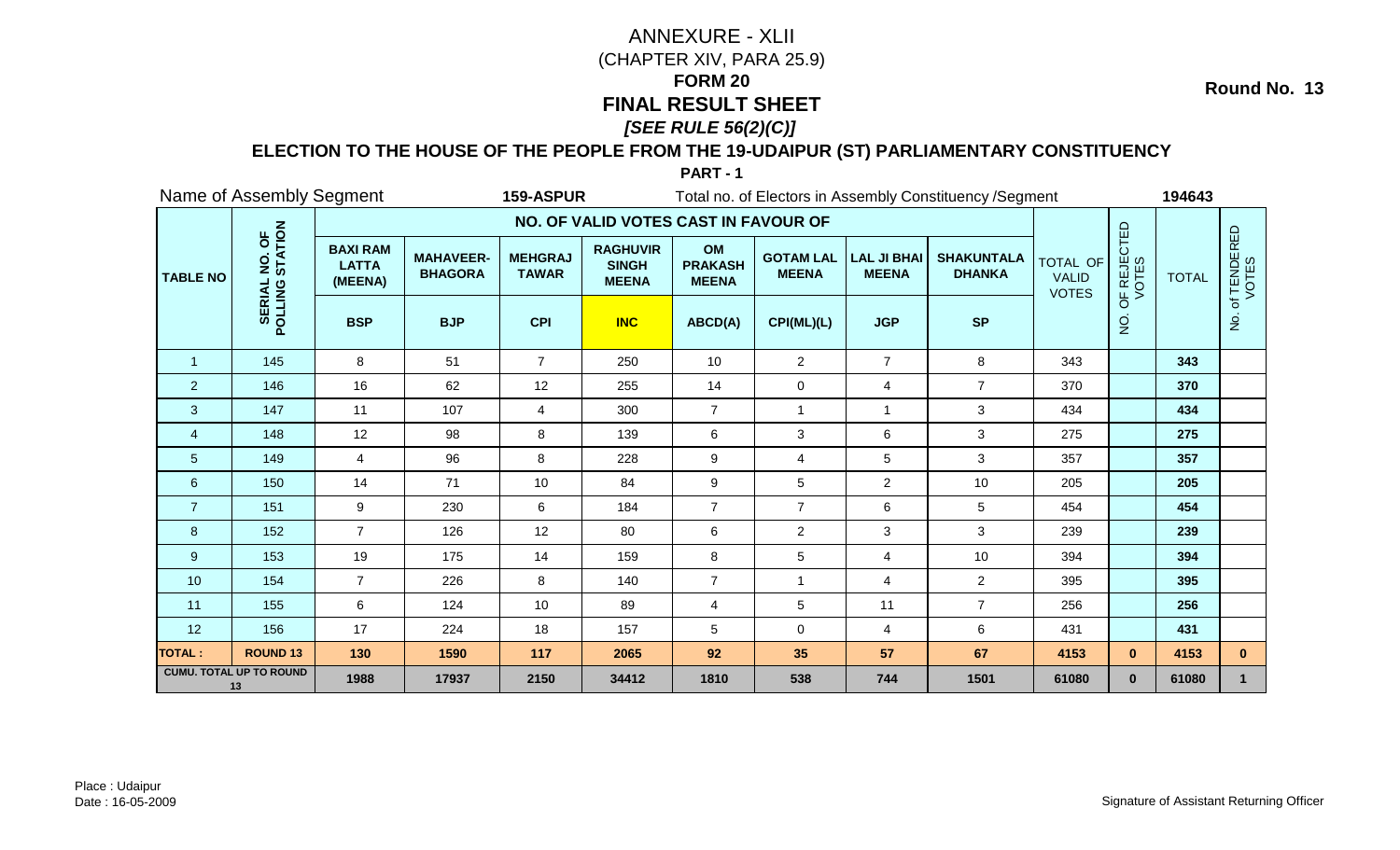**Round No. 14**

## **ELECTION TO THE HOUSE OF THE PEOPLE FROM THE 19-UDAIPUR (ST) PARLIAMENTARY CONSTITUENCY**

|                 | Name of Assembly Segment<br>159-ASPUR<br>Total no. of Electors in Assembly Constituency / Segment |                                            |                                    |                                |                                                 |                                      |                                  |                                    | 194643                             |                                          |                             |              |                     |
|-----------------|---------------------------------------------------------------------------------------------------|--------------------------------------------|------------------------------------|--------------------------------|-------------------------------------------------|--------------------------------------|----------------------------------|------------------------------------|------------------------------------|------------------------------------------|-----------------------------|--------------|---------------------|
|                 |                                                                                                   |                                            |                                    |                                | NO. OF VALID VOTES CAST IN FAVOUR OF            |                                      |                                  |                                    |                                    |                                          |                             |              |                     |
| <b>TABLE NO</b> | NO. OF                                                                                            | <b>BAXI RAM</b><br><b>LATTA</b><br>(MEENA) | <b>MAHAVEER-</b><br><b>BHAGORA</b> | <b>MEHGRAJ</b><br><b>TAWAR</b> | <b>RAGHUVIR</b><br><b>SINGH</b><br><b>MEENA</b> | OM<br><b>PRAKASH</b><br><b>MEENA</b> | <b>GOTAM LAL</b><br><b>MEENA</b> | <b>LAL JI BHAI</b><br><b>MEENA</b> | <b>SHAKUNTALA</b><br><b>DHANKA</b> | TOTAL OF<br><b>VALID</b><br><b>VOTES</b> | <b>PF REJECTED</b><br>VOTES | <b>TOTAL</b> | f TENDERED<br>VOTES |
|                 | POLLING                                                                                           | <b>BSP</b>                                 | <b>BJP</b>                         | <b>CPI</b>                     | <b>INC</b>                                      | ABCD(A)                              | CPI(ML)(L)                       | <b>JGP</b>                         | <b>SP</b>                          |                                          | 为<br>O<br>$\overline{Q}$    |              | ঌ<br>$\frac{1}{2}$  |
| $\overline{1}$  | 157                                                                                               | 16                                         | 188                                | 29                             | 338                                             | 19                                   | 9                                | 13                                 | 27                                 | 639                                      |                             | 639          |                     |
| $\overline{2}$  | 158                                                                                               | $\overline{2}$                             | 81                                 | 5                              | 185                                             | 10                                   | 3                                | 3                                  | 6                                  | 295                                      |                             | 295          |                     |
| 3               | 159                                                                                               | 6                                          | 128                                | 10                             | 146                                             | 13                                   | $\mathbf 0$                      | $\mathbf{3}$                       | $\overline{4}$                     | 310                                      |                             | 310          |                     |
| $\overline{4}$  | 160                                                                                               | 6                                          | 86                                 | $\overline{7}$                 | 264                                             | 9                                    | 4                                | 1                                  | 8                                  | 385                                      |                             | 385          |                     |
| $5\phantom{1}$  | 161                                                                                               | 18                                         | 268                                | 31                             | 342                                             | 22                                   | 3                                | $\,6\,$                            | 10                                 | 700                                      |                             | 700          |                     |
| $6\phantom{1}6$ | 162                                                                                               | 13                                         | 179                                | 14                             | 107                                             | 11                                   | 3                                | $\overline{4}$                     | 10                                 | 341                                      |                             | 341          |                     |
| $\overline{7}$  | 163                                                                                               | $\overline{7}$                             | 174                                | 16                             | 98                                              | 3                                    | 3                                | 3                                  | $\overline{7}$                     | 311                                      |                             | 311          |                     |
| 8               | 164                                                                                               | $\overline{4}$                             | 133                                | 10                             | 240                                             | 10                                   | $\overline{\mathbf{1}}$          | 1                                  | 5                                  | 404                                      |                             | 404          |                     |
| 9               | 165                                                                                               | 11                                         | 202                                | 13                             | 163                                             | 10                                   | $\overline{1}$                   | 4                                  | $\overline{7}$                     | 411                                      |                             | 411          |                     |
| 10              | 166                                                                                               | 13                                         | 79                                 | 14                             | 423                                             | 21                                   | 4                                | 4                                  | 9                                  | 567                                      |                             | 567          |                     |
| 11              | 167                                                                                               | 6                                          | 136                                | 17                             | 223                                             | 16                                   | 5                                | 4                                  | 20                                 | 427                                      |                             | 427          |                     |
| 12              | 168                                                                                               | 6                                          | 234                                | 17                             | 279                                             | 12                                   | 8                                | 3                                  | 9                                  | 568                                      |                             | 568          | $\mathbf{1}$        |
| <b>TOTAL:</b>   | <b>ROUND 14</b>                                                                                   | 108                                        | 1888                               | 183                            | 2808                                            | 156                                  | 44                               | 49                                 | 122                                | 5358                                     | $\mathbf{0}$                | 5358         | $\mathbf 1$         |
|                 | <b>CUMU. TOTAL UP TO ROUND</b><br>14                                                              | 2096                                       | 19825                              | 2333                           | 37220                                           | 1966                                 | 582                              | 793                                | 1623                               | 66438                                    | $\mathbf{0}$                | 66438        | 2 <sup>2</sup>      |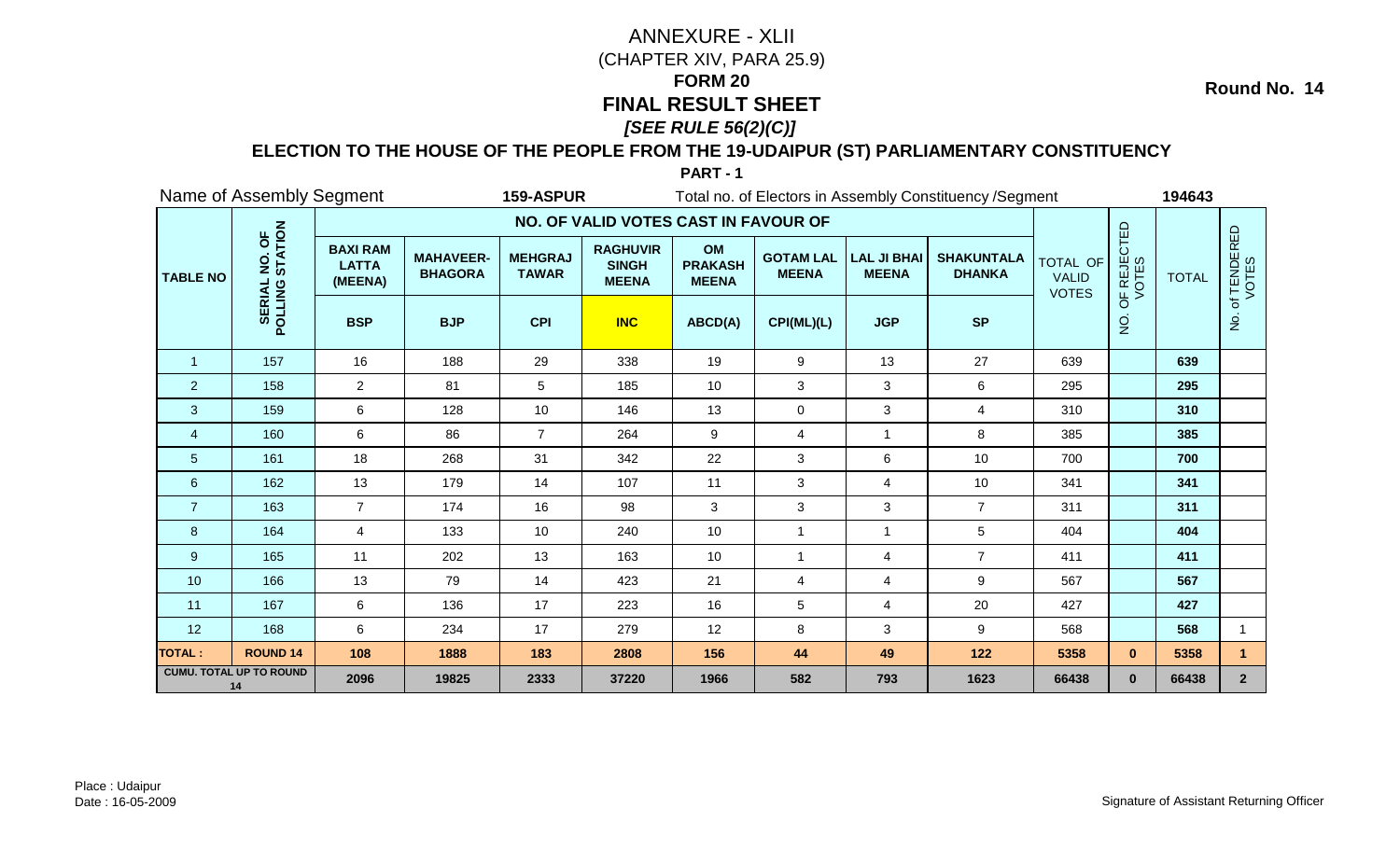**Round No. 15**

## **ELECTION TO THE HOUSE OF THE PEOPLE FROM THE 19-UDAIPUR (ST) PARLIAMENTARY CONSTITUENCY**

| Name of Assembly Segment<br>159-ASPUR |                                      |                                            |                                    |                                |                                                 | 194643<br>Total no. of Electors in Assembly Constituency / Segment |                                  |                                    |                                    |                                          |                                  |              |                     |  |
|---------------------------------------|--------------------------------------|--------------------------------------------|------------------------------------|--------------------------------|-------------------------------------------------|--------------------------------------------------------------------|----------------------------------|------------------------------------|------------------------------------|------------------------------------------|----------------------------------|--------------|---------------------|--|
|                                       |                                      |                                            |                                    |                                | NO. OF VALID VOTES CAST IN FAVOUR OF            |                                                                    |                                  |                                    |                                    |                                          |                                  |              |                     |  |
| <b>TABLE NO</b>                       | SERIAL NO. OF<br>POLLING STATION     | <b>BAXI RAM</b><br><b>LATTA</b><br>(MEENA) | <b>MAHAVEER-</b><br><b>BHAGORA</b> | <b>MEHGRAJ</b><br><b>TAWAR</b> | <b>RAGHUVIR</b><br><b>SINGH</b><br><b>MEENA</b> | OM<br><b>PRAKASH</b><br><b>MEENA</b>                               | <b>GOTAM LAL</b><br><b>MEENA</b> | <b>LAL JI BHAI</b><br><b>MEENA</b> | <b>SHAKUNTALA</b><br><b>DHANKA</b> | TOTAL OF<br><b>VALID</b><br><b>VOTES</b> | <b>PF REJECTED</b><br>VOTES      | <b>TOTAL</b> | f TENDERED<br>VOTES |  |
|                                       |                                      | <b>BSP</b>                                 | <b>BJP</b>                         | <b>CPI</b>                     | <b>INC</b>                                      | ABCD(A)                                                            | CPI(ML)(L)                       | <b>JGP</b>                         | <b>SP</b>                          |                                          | $\overline{5}$<br>$\overline{Q}$ |              | 'ত<br>$\frac{1}{2}$ |  |
| $\overline{1}$                        | 169                                  | 12                                         | 311                                | 21                             | 142                                             | 16                                                                 | 6                                | 11                                 | 10                                 | 529                                      |                                  | 529          |                     |  |
| $\overline{2}$                        | 170                                  | $\overline{7}$                             | 272                                | 26                             | 104                                             | $\overline{7}$                                                     | 6                                | 8                                  | 10                                 | 440                                      |                                  | 440          |                     |  |
| 3                                     | 171                                  | $\overline{7}$                             | 101                                | 8                              | 122                                             | $\overline{7}$                                                     | 5                                | 8                                  | $\overline{2}$                     | 260                                      |                                  | 260          |                     |  |
| $\overline{4}$                        | 172                                  | $5\overline{)}$                            | 39                                 | 11                             | 173                                             | 13                                                                 | 3                                | 3                                  | 12                                 | 259                                      |                                  | 259          |                     |  |
| $5\phantom{1}$                        | 173                                  | 3                                          | 14                                 | $\overline{2}$                 | 113                                             | $\overline{7}$                                                     | $\overline{1}$                   | 1                                  | $6\phantom{1}$                     | 147                                      |                                  | 147          |                     |  |
| $6\phantom{1}6$                       | 174                                  | 9                                          | 76                                 | 5                              | 260                                             | 15                                                                 | $\overline{7}$                   | 6                                  | 8                                  | 386                                      |                                  | 386          |                     |  |
| $\overline{7}$                        | 175                                  | 16                                         | 52                                 | 22                             | 497                                             | 22                                                                 | $\overline{1}$                   | $\overline{7}$                     | 12                                 | 629                                      |                                  | 629          |                     |  |
| 8                                     | 176                                  | 17                                         | 59                                 | 20                             | 534                                             | 35                                                                 | $\overline{7}$                   | 8                                  | 20                                 | 700                                      |                                  | 700          |                     |  |
| 9                                     | 177                                  | 6                                          | 5                                  | $\overline{7}$                 | 220                                             | 16                                                                 | $\overline{2}$                   | 1                                  | 8                                  | 265                                      |                                  | 265          |                     |  |
| 10                                    | 178                                  | 24                                         | 115                                | 13                             | 255                                             | 12                                                                 | 3                                | 8                                  | 19                                 | 449                                      |                                  | 449          |                     |  |
| 11                                    | 179                                  | 11                                         | 122                                | 11                             | 137                                             | 18                                                                 | $\mathsf 0$                      | $\mathbf 0$                        | 9                                  | 308                                      |                                  | 308          |                     |  |
| 12                                    | 180                                  | 31                                         | 77                                 | 16                             | 412                                             | 21                                                                 | 9                                | 11                                 | 21                                 | 598                                      |                                  | 598          |                     |  |
| <b>TOTAL:</b>                         | <b>ROUND 15</b>                      | 148                                        | 1243                               | 162                            | 2969                                            | 189                                                                | 50                               | 72                                 | 137                                | 4970                                     | $\mathbf{0}$                     | 4970         | $\mathbf{0}$        |  |
|                                       | <b>CUMU. TOTAL UP TO ROUND</b><br>15 | 2244                                       | 21068                              | 2495                           | 40189                                           | 2155                                                               | 632                              | 865                                | 1760                               | 71408                                    | $\mathbf{0}$                     | 71408        | 2 <sup>2</sup>      |  |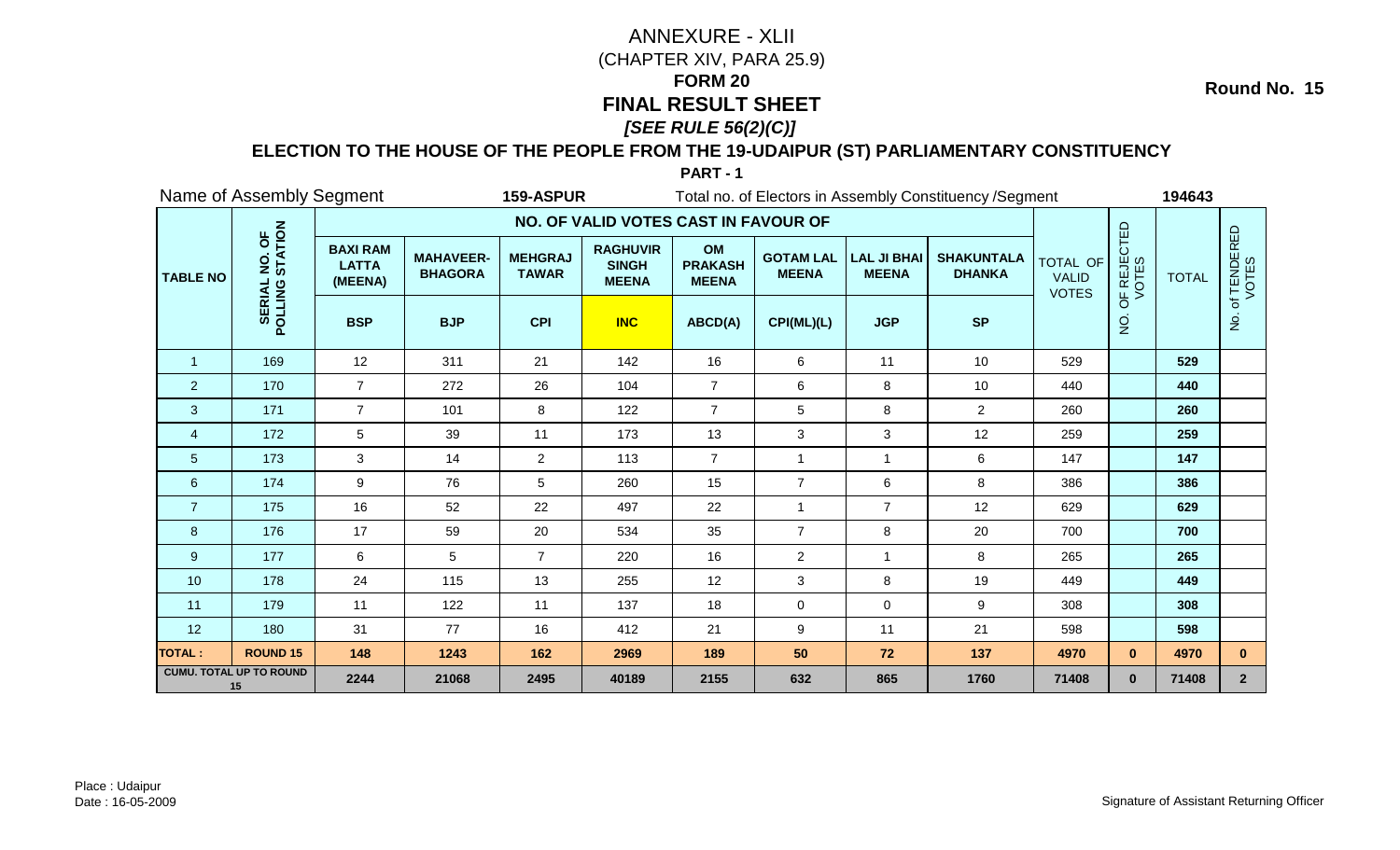**Round No. 16**

## **ELECTION TO THE HOUSE OF THE PEOPLE FROM THE 19-UDAIPUR (ST) PARLIAMENTARY CONSTITUENCY**

|                 | Name of Assembly Segment<br>159-ASPUR |                                            |                                    |                                |                                                 |                                      | Total no. of Electors in Assembly Constituency / Segment |                                    |                                    |                                          |                      |              |                     |  |
|-----------------|---------------------------------------|--------------------------------------------|------------------------------------|--------------------------------|-------------------------------------------------|--------------------------------------|----------------------------------------------------------|------------------------------------|------------------------------------|------------------------------------------|----------------------|--------------|---------------------|--|
|                 |                                       |                                            |                                    |                                | NO. OF VALID VOTES CAST IN FAVOUR OF            |                                      |                                                          |                                    |                                    |                                          |                      |              |                     |  |
| <b>TABLE NO</b> | NO. OF<br>STATION                     | <b>BAXI RAM</b><br><b>LATTA</b><br>(MEENA) | <b>MAHAVEER-</b><br><b>BHAGORA</b> | <b>MEHGRAJ</b><br><b>TAWAR</b> | <b>RAGHUVIR</b><br><b>SINGH</b><br><b>MEENA</b> | OM<br><b>PRAKASH</b><br><b>MEENA</b> | <b>GOTAM LAL</b><br><b>MEENA</b>                         | <b>LAL JI BHAI</b><br><b>MEENA</b> | <b>SHAKUNTALA</b><br><b>DHANKA</b> | TOTAL OF<br><b>VALID</b><br><b>VOTES</b> | OF REJECTED<br>VOTES | <b>TOTAL</b> | f TENDERED<br>VOTES |  |
|                 | POLLING                               | <b>BSP</b>                                 | <b>BJP</b>                         | <b>CPI</b>                     | <b>INC</b>                                      | ABCD(A)                              | CPI(ML)(L)                                               | <b>JGP</b>                         | <b>SP</b>                          |                                          | $\dot{Q}$            |              | 'ত<br>$\frac{1}{2}$ |  |
| $\overline{1}$  | 181                                   | 19                                         | 92                                 | 20                             | 263                                             | 14                                   | $\mathbf{3}$                                             | $\mathbf 1$                        | $\overline{7}$                     | 419                                      |                      | 419          |                     |  |
| $\overline{2}$  | 182                                   | 11                                         | 40                                 | 8                              | 173                                             | 23                                   | 4                                                        | 6                                  | 13                                 | 278                                      |                      | 278          |                     |  |
| 3               | 183                                   | 17                                         | 105                                | 12                             | 199                                             | $\overline{7}$                       | 4                                                        | 6                                  | 18                                 | 368                                      |                      | 368          |                     |  |
| $\overline{4}$  | 184                                   | 8                                          | 120                                | $\overline{7}$                 | 42                                              | $\mathbf{1}$                         | 0                                                        | $\overline{2}$                     | $\mathbf{1}$                       | 181                                      |                      | 181          |                     |  |
| $5\phantom{1}$  | 185                                   | 5                                          | 28                                 | 10                             | 217                                             | 10                                   | 4                                                        | 5                                  | 11                                 | 290                                      |                      | 290          |                     |  |
| $6\phantom{1}6$ | 186                                   | 17                                         | 26                                 | 12                             | 308                                             | 16                                   | 6                                                        | 11                                 | 22                                 | 418                                      |                      | 418          |                     |  |
| $\overline{7}$  | 187                                   | 18                                         | 153                                | 10                             | 259                                             | 9                                    | 5                                                        | 10                                 | 15                                 | 479                                      |                      | 479          |                     |  |
| 8               | 188                                   | 17                                         | 154                                | 27                             | 209                                             | 13                                   | 4                                                        | 5                                  | 15                                 | 444                                      |                      | 444          |                     |  |
| 9               | 189                                   | 19                                         | 205                                | 15                             | 181                                             | $\overline{7}$                       | $\overline{1}$                                           | 12                                 | 10                                 | 450                                      |                      | 450          |                     |  |
| 10              | 190                                   | 24                                         | 209                                | 26                             | 222                                             | 12                                   | 11                                                       | 6                                  | 10                                 | 520                                      |                      | 520          |                     |  |
| 11              | 191                                   | 15                                         | 228                                | 16                             | 253                                             | 14                                   | 5                                                        | 8                                  | 14                                 | 553                                      |                      | 553          |                     |  |
| 12              | 192                                   | $\overline{7}$                             | 95                                 | 5                              | 89                                              | $\overline{2}$                       | 3                                                        | $\overline{2}$                     | $\overline{7}$                     | 210                                      |                      | 210          |                     |  |
| <b>TOTAL:</b>   | <b>ROUND 16</b>                       | 177                                        | 1455                               | 168                            | 2415                                            | 128                                  | 50                                                       | 74                                 | 143                                | 4610                                     | $\mathbf{0}$         | 4610         | $\mathbf{0}$        |  |
|                 | <b>CUMU. TOTAL UP TO ROUND</b><br>16  | 2421                                       | 22523                              | 2663                           | 42604                                           | 2283                                 | 682                                                      | 939                                | 1903                               | 76018                                    | $\mathbf{0}$         | 76018        | 2 <sup>2</sup>      |  |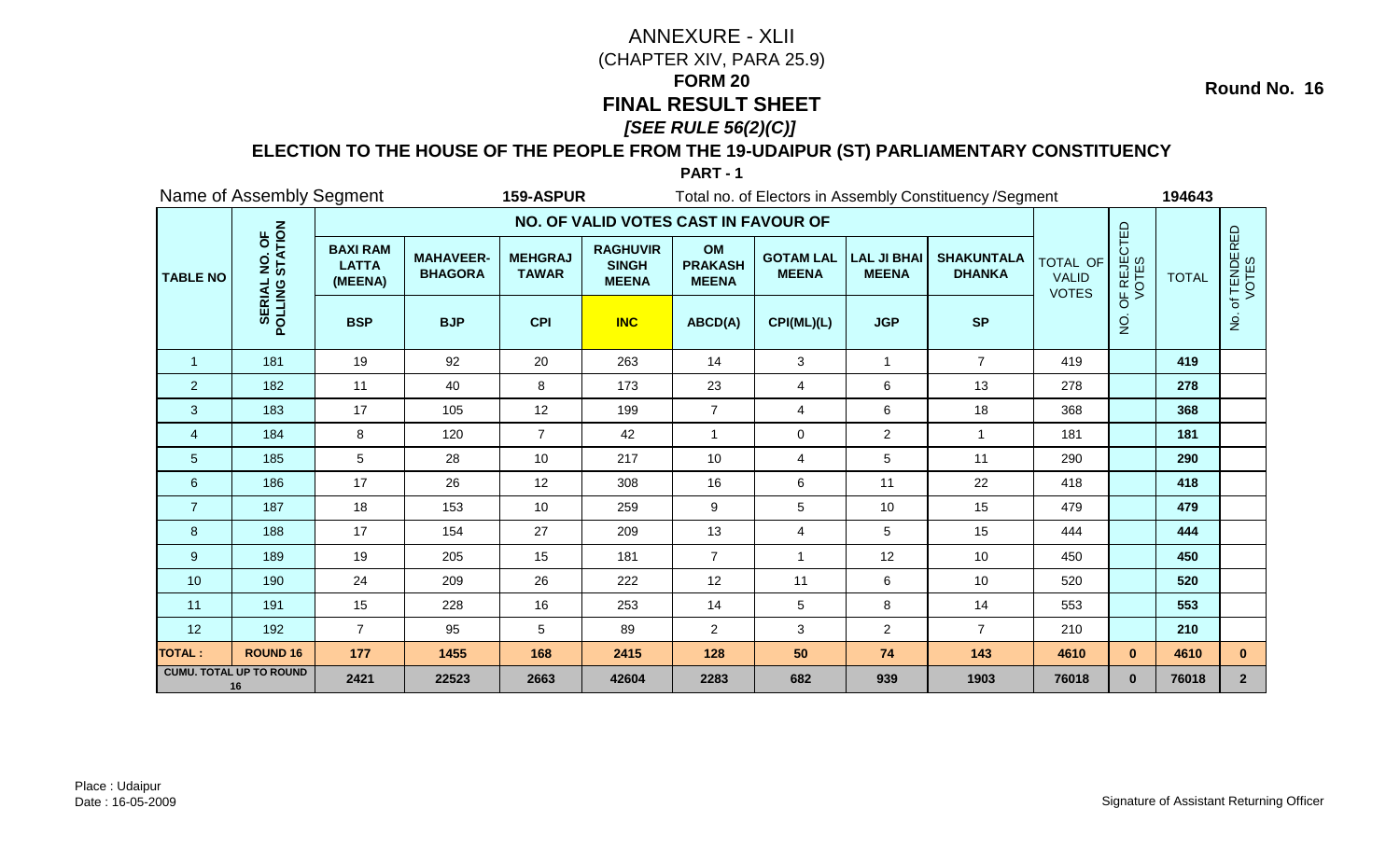**Round No. 17**

## **ELECTION TO THE HOUSE OF THE PEOPLE FROM THE 19-UDAIPUR (ST) PARLIAMENTARY CONSTITUENCY**

|                 | Name of Assembly Segment             |                                            |                                    | 159-ASPUR                      |                                                 |                                      |                                  |                                    | Total no. of Electors in Assembly Constituency / Segment |                                          |                      | 194643       |                      |
|-----------------|--------------------------------------|--------------------------------------------|------------------------------------|--------------------------------|-------------------------------------------------|--------------------------------------|----------------------------------|------------------------------------|----------------------------------------------------------|------------------------------------------|----------------------|--------------|----------------------|
|                 |                                      |                                            |                                    |                                |                                                 |                                      |                                  |                                    |                                                          |                                          |                      |              |                      |
| <b>TABLE NO</b> | NO. OF<br>STATION                    | <b>BAXI RAM</b><br><b>LATTA</b><br>(MEENA) | <b>MAHAVEER-</b><br><b>BHAGORA</b> | <b>MEHGRAJ</b><br><b>TAWAR</b> | <b>RAGHUVIR</b><br><b>SINGH</b><br><b>MEENA</b> | OM<br><b>PRAKASH</b><br><b>MEENA</b> | <b>GOTAM LAL</b><br><b>MEENA</b> | <b>LAL JI BHAI</b><br><b>MEENA</b> | <b>SHAKUNTALA</b><br><b>DHANKA</b>                       | TOTAL OF<br><b>VALID</b><br><b>VOTES</b> | OF REJECTED<br>VOTES | <b>TOTAL</b> | of TENDERED<br>VOTES |
|                 | POLLING                              | <b>BSP</b>                                 | <b>BJP</b>                         | <b>CPI</b>                     | <b>INC</b>                                      | ABCD(A)                              | CPI(ML)(L)                       | <b>JGP</b>                         | <b>SP</b>                                                |                                          | $\overline{2}$       |              | $\frac{1}{2}$        |
| $\overline{1}$  | 193                                  | 11                                         | 99                                 | 8                              | 169                                             | 9                                    | $\overline{7}$                   | 6                                  | $\boldsymbol{9}$                                         | 318                                      |                      | 318          |                      |
| $\overline{2}$  | 194                                  | 22                                         | 141                                | $\overline{7}$                 | 96                                              | $\sqrt{3}$                           | 4                                | 3                                  | 4                                                        | 280                                      |                      | 280          |                      |
| 3               | 195                                  | $\overline{4}$                             | 23                                 | 12                             | 206                                             | 10                                   | $\mathbf 0$                      | 3                                  | 3                                                        | 261                                      |                      | 261          |                      |
| $\overline{4}$  | 196                                  | 20                                         | 161                                | 5                              | 221                                             | 10                                   | $\overline{c}$                   | $\mathbf{1}$                       | 13                                                       | 433                                      |                      | 433          |                      |
| $5\phantom{1}$  | 197                                  | 14                                         | 158                                | 6                              | 254                                             | $\overline{7}$                       | 5                                | 6                                  | 4                                                        | 454                                      |                      | 454          |                      |
| $\,6\,$         | 198                                  | 14                                         | 60                                 | 5                              | 291                                             | 23                                   | $\,6\,$                          | 4                                  | 16                                                       | 419                                      |                      | 419          |                      |
| $\overline{7}$  | 199                                  | 12                                         | 34                                 | 10                             | 364                                             | 25                                   | 3                                | 6                                  | 6                                                        | 460                                      |                      | 460          |                      |
| 8               | 200                                  | 12                                         | 8                                  | 6                              | 264                                             | 16                                   | 3                                | $\mathbf 0$                        | $\mathbf{1}$                                             | 310                                      |                      | 310          |                      |
| 9               | 201                                  | 22                                         | 69                                 | 16                             | 453                                             | 44                                   | 8                                | 6                                  | 37                                                       | 655                                      |                      | 655          |                      |
| 10              | 202                                  | 20                                         | 86                                 | 8                              | 329                                             | 11                                   | $\overline{7}$                   | 3                                  | 22                                                       | 486                                      |                      | 486          |                      |
| 11              | 203                                  | 15                                         | 90                                 | 12                             | 315                                             | 14                                   | 11                               | $\overline{2}$                     | 13                                                       | 472                                      |                      | 472          |                      |
| 12              | 204                                  | 8                                          | 27                                 | 5                              | 290                                             | 13                                   | $\overline{c}$                   | 4                                  | $\overline{7}$                                           | 356                                      |                      | 356          |                      |
| <b>TOTAL:</b>   | <b>ROUND 17</b>                      | 174                                        | 956                                | 100                            | 3252                                            | 185                                  | 58                               | 44                                 | 135                                                      | 4904                                     | $\mathbf{0}$         | 4904         | $\mathbf{0}$         |
|                 | <b>CUMU. TOTAL UP TO ROUND</b><br>17 | 2595                                       | 23479                              | 2763                           | 45856                                           | 2468                                 | 740                              | 983                                | 2038                                                     | 80922                                    | $\bf{0}$             | 80922        | $\overline{2}$       |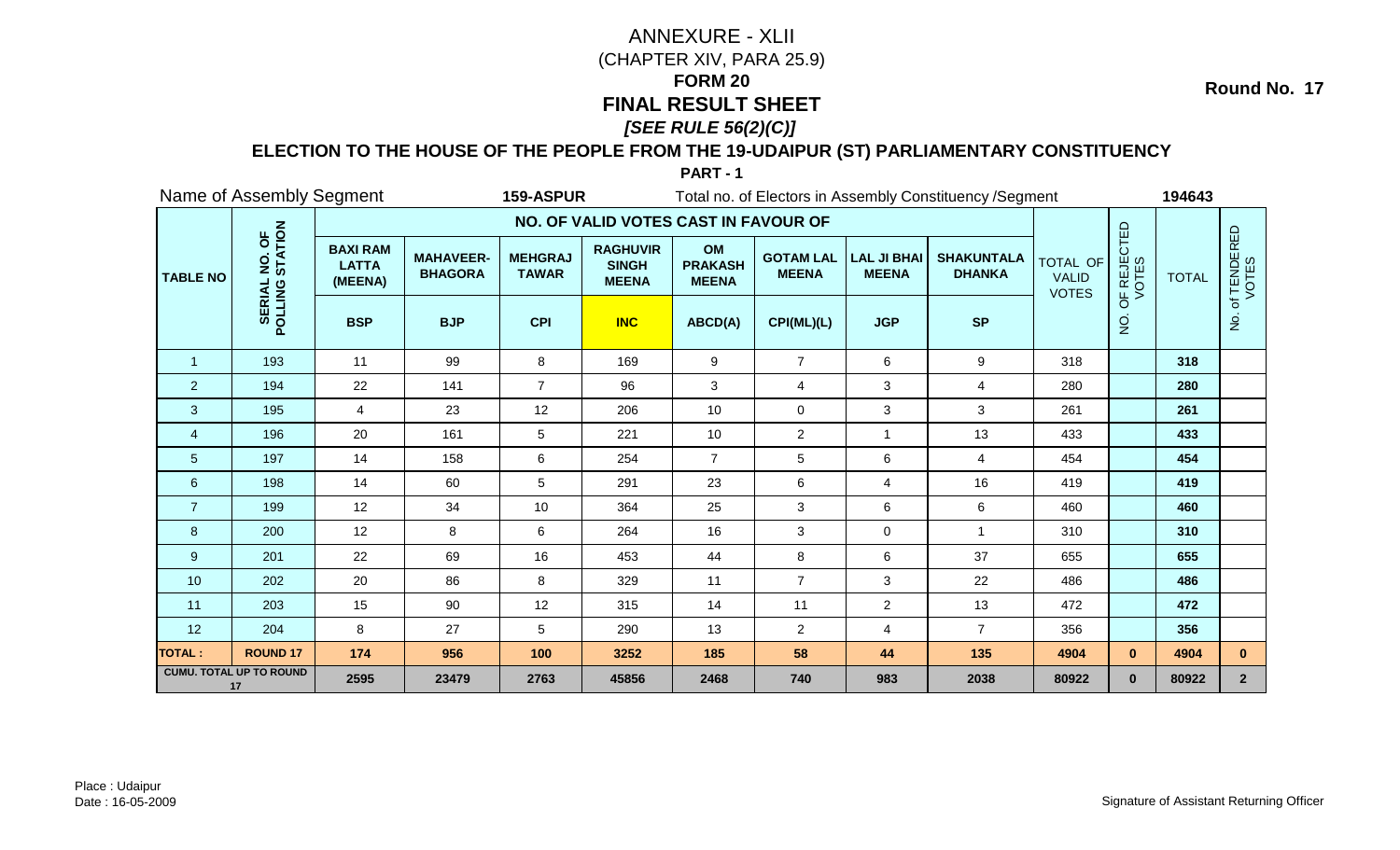**Round No. 18**

## **ELECTION TO THE HOUSE OF THE PEOPLE FROM THE 19-UDAIPUR (ST) PARLIAMENTARY CONSTITUENCY**

|                 | Name of Assembly Segment<br>159-ASPUR |                                            |                                    |                                |                                                 |                                      | Total no. of Electors in Assembly Constituency / Segment<br>194643 |                                    |                                    |                                          |                      |              |                     |  |  |
|-----------------|---------------------------------------|--------------------------------------------|------------------------------------|--------------------------------|-------------------------------------------------|--------------------------------------|--------------------------------------------------------------------|------------------------------------|------------------------------------|------------------------------------------|----------------------|--------------|---------------------|--|--|
|                 |                                       |                                            |                                    |                                | NO. OF VALID VOTES CAST IN FAVOUR OF            |                                      |                                                                    |                                    |                                    |                                          |                      |              |                     |  |  |
| <b>TABLE NO</b> | NO. OF<br>STATION                     | <b>BAXI RAM</b><br><b>LATTA</b><br>(MEENA) | <b>MAHAVEER-</b><br><b>BHAGORA</b> | <b>MEHGRAJ</b><br><b>TAWAR</b> | <b>RAGHUVIR</b><br><b>SINGH</b><br><b>MEENA</b> | OM<br><b>PRAKASH</b><br><b>MEENA</b> | <b>GOTAM LAL</b><br><b>MEENA</b>                                   | <b>LAL JI BHAI</b><br><b>MEENA</b> | <b>SHAKUNTALA</b><br><b>DHANKA</b> | TOTAL OF<br><b>VALID</b><br><b>VOTES</b> | OF REJECTED<br>VOTES | <b>TOTAL</b> | f TENDERED<br>VOTES |  |  |
|                 | POLLING                               | <b>BSP</b>                                 | <b>BJP</b>                         | <b>CPI</b>                     | <b>INC</b>                                      | ABCD(A)                              | CPI(ML)(L)                                                         | <b>JGP</b>                         | <b>SP</b>                          |                                          | $\dot{Q}$            |              | 'ত<br>$\frac{1}{2}$ |  |  |
| $\overline{1}$  | 205                                   | 16                                         | 82                                 | 6                              | 281                                             | 15                                   | $\overline{7}$                                                     | 0                                  | 23                                 | 430                                      |                      | 430          |                     |  |  |
| $\overline{2}$  | 206                                   | 45                                         | 103                                | 19                             | 468                                             | 37                                   | 15                                                                 | $\overline{7}$                     | 22                                 | 716                                      |                      | 716          |                     |  |  |
| 3               | 207                                   |                                            | 43                                 | $\overline{2}$                 | 129                                             | 8                                    | $\mathbf{3}$                                                       | $\pmb{0}$                          | 5                                  | 191                                      |                      | 191          |                     |  |  |
| $\overline{4}$  | 208                                   | 31                                         | 45                                 | 16                             | 277                                             | 8                                    | $\overline{1}$                                                     | 4                                  | 10                                 | 392                                      |                      | 392          |                     |  |  |
| $5\phantom{1}$  | 209                                   | 12                                         | 50                                 | 9                              | 241                                             | 17                                   | 6                                                                  | 8                                  | 15                                 | 358                                      |                      | 358          |                     |  |  |
| $6\phantom{1}6$ | 210                                   | 14                                         | 20                                 | 8                              | 259                                             | 19                                   | $\overline{1}$                                                     | $\overline{1}$                     | 8                                  | 330                                      |                      | 330          |                     |  |  |
| $\overline{7}$  | 211                                   | 5                                          | 10                                 | 6                              | 277                                             | 17                                   | 6                                                                  | $\overline{2}$                     | 11                                 | 334                                      |                      | 334          |                     |  |  |
| 8               | 212                                   | 13                                         | 211                                | 17                             | 306                                             | 30                                   | 6                                                                  | 15                                 | 30                                 | 628                                      |                      | 628          |                     |  |  |
| 9               | 213                                   | 28                                         | 130                                | 22                             | 341                                             | 17                                   | $\overline{7}$                                                     | $\overline{2}$                     | $\overline{7}$                     | 554                                      |                      | 554          |                     |  |  |
| 10              | 214                                   | 16                                         | 125                                | 25                             | 281                                             | 28                                   | 14                                                                 | 8                                  | 31                                 | 528                                      |                      | 528          |                     |  |  |
| 11              | 215                                   | 6                                          | 50                                 | $\overline{2}$                 | 218                                             | 10                                   | $\overline{7}$                                                     | $\overline{7}$                     | 11                                 | 311                                      |                      | 311          |                     |  |  |
| 12              | 216                                   | 11                                         | 26                                 | 8                              | 327                                             | 29                                   | 10                                                                 | $\overline{2}$                     | 8                                  | 421                                      |                      | 421          |                     |  |  |
| <b>TOTAL:</b>   | <b>ROUND 18</b>                       | 198                                        | 895                                | 140                            | 3405                                            | 235                                  | 83                                                                 | 56                                 | 181                                | 5193                                     | $\mathbf{0}$         | 5193         | $\mathbf{0}$        |  |  |
|                 | <b>CUMU. TOTAL UP TO ROUND</b><br>18  | 2793                                       | 24374                              | 2903                           | 49261                                           | 2703                                 | 823                                                                | 1039                               | 2219                               | 86115                                    | $\mathbf{0}$         | 86115        | 2 <sup>2</sup>      |  |  |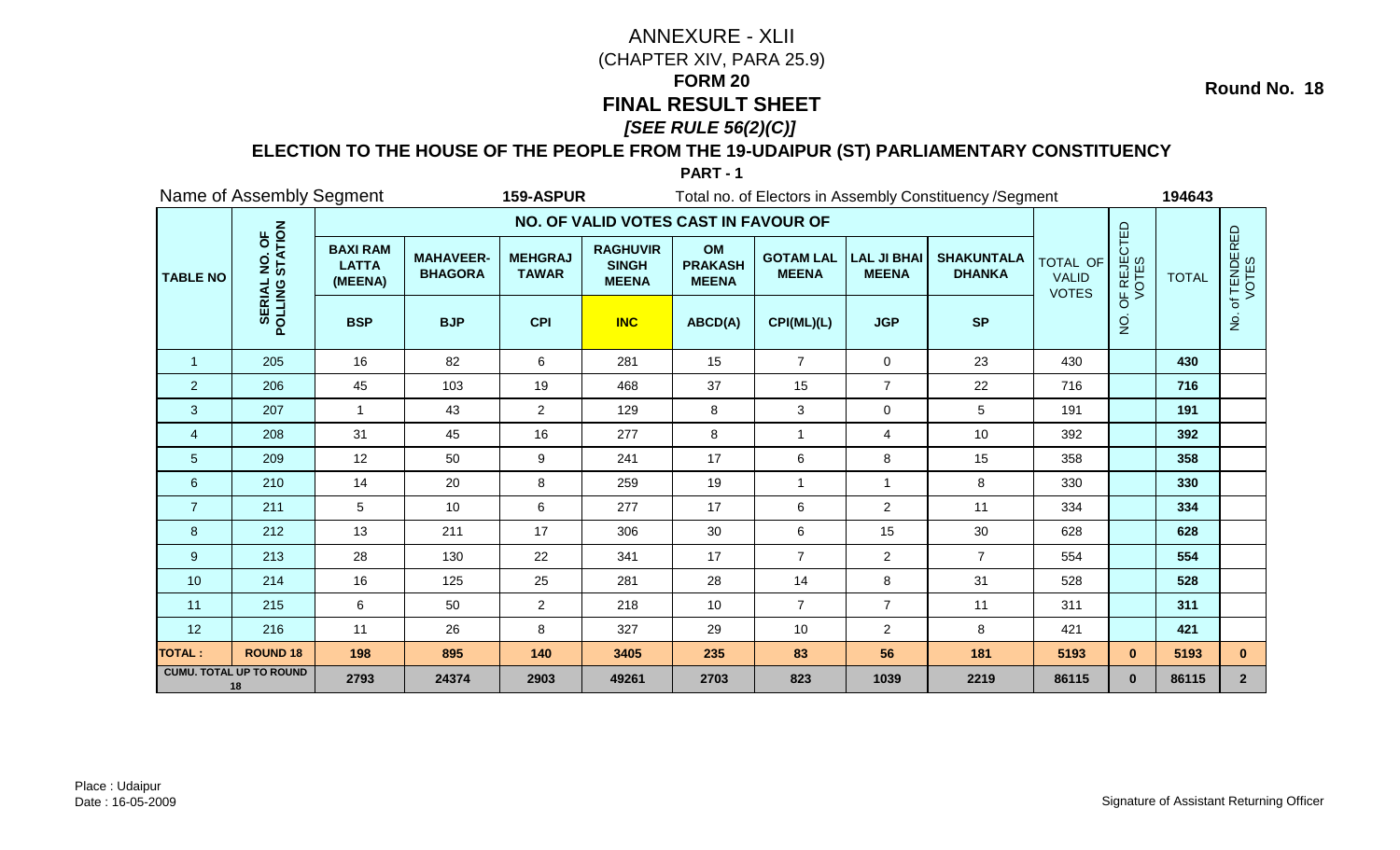**Round No. 19**

## **ELECTION TO THE HOUSE OF THE PEOPLE FROM THE 19-UDAIPUR (ST) PARLIAMENTARY CONSTITUENCY**

|                 | Name of Assembly Segment<br>159-ASPUR |                                            |                                    |                                |                                                 |                                      | Total no. of Electors in Assembly Constituency / Segment |                                    |                                    |                                          |                      |                                                                                                                          |                     |  |
|-----------------|---------------------------------------|--------------------------------------------|------------------------------------|--------------------------------|-------------------------------------------------|--------------------------------------|----------------------------------------------------------|------------------------------------|------------------------------------|------------------------------------------|----------------------|--------------------------------------------------------------------------------------------------------------------------|---------------------|--|
|                 |                                       |                                            |                                    |                                | NO. OF VALID VOTES CAST IN FAVOUR OF            |                                      |                                                          |                                    |                                    |                                          |                      | 194643<br><b>TOTAL</b><br>'ত<br>438<br>257<br>461<br>587<br>383<br>398<br>395<br>443<br>341<br>659<br>320<br>303<br>4985 |                     |  |
| <b>TABLE NO</b> | NO. OF<br>STATION                     | <b>BAXI RAM</b><br><b>LATTA</b><br>(MEENA) | <b>MAHAVEER-</b><br><b>BHAGORA</b> | <b>MEHGRAJ</b><br><b>TAWAR</b> | <b>RAGHUVIR</b><br><b>SINGH</b><br><b>MEENA</b> | OM<br><b>PRAKASH</b><br><b>MEENA</b> | <b>GOTAM LAL</b><br><b>MEENA</b>                         | <b>LAL JI BHAI</b><br><b>MEENA</b> | <b>SHAKUNTALA</b><br><b>DHANKA</b> | TOTAL OF<br><b>VALID</b><br><b>VOTES</b> | OF REJECTED<br>VOTES |                                                                                                                          | f TENDERED<br>VOTES |  |
|                 | POLLING                               | <b>BSP</b>                                 | <b>BJP</b>                         | <b>CPI</b>                     | <b>INC</b>                                      | ABCD(A)                              | CPI(ML)(L)                                               | <b>JGP</b>                         | <b>SP</b>                          |                                          | $\dot{Q}$            |                                                                                                                          | $\frac{1}{2}$       |  |
| $\overline{1}$  | 217                                   | 8                                          | 47                                 | 11                             | 296                                             | 31                                   | 11                                                       | 8                                  | 26                                 | 438                                      |                      |                                                                                                                          |                     |  |
| $\overline{2}$  | 218                                   | $\overline{7}$                             | 21                                 | 9                              | 189                                             | 15                                   | 5                                                        | $\overline{c}$                     | 9                                  | 257                                      |                      |                                                                                                                          |                     |  |
| 3               | 219                                   | 40                                         | 215                                | 31                             | 115                                             | 13                                   | $\overline{7}$                                           | 11                                 | 29                                 | 461                                      |                      |                                                                                                                          |                     |  |
| $\overline{4}$  | 220                                   | 30                                         | 258                                | 25                             | 216                                             | 12                                   | 5                                                        | 13                                 | 28                                 | 587                                      |                      |                                                                                                                          |                     |  |
| $5\phantom{1}$  | 221                                   | 12                                         | 70                                 | 17                             | 225                                             | 22                                   | $\overline{7}$                                           | 11                                 | 19                                 | 383                                      |                      |                                                                                                                          |                     |  |
| $6\phantom{1}6$ | 222                                   | 12                                         | 234                                | 14                             | 110                                             | $\overline{2}$                       | 5                                                        | 5                                  | 16                                 | 398                                      |                      |                                                                                                                          |                     |  |
| $\overline{7}$  | 223                                   | 14                                         | 160                                | 10                             | 181                                             | 6                                    | 4                                                        | 4                                  | 16                                 | 395                                      |                      |                                                                                                                          |                     |  |
| 8               | 224                                   | 19                                         | 138                                | 21                             | 200                                             | 19                                   | $\overline{7}$                                           | 8                                  | 31                                 | 443                                      |                      |                                                                                                                          |                     |  |
| 9               | 225                                   | 9                                          | 58                                 | 9                              | 222                                             | 20                                   | 3                                                        | 10                                 | 10                                 | 341                                      |                      |                                                                                                                          |                     |  |
| 10              | 226                                   | 23                                         | 243                                | 28                             | 281                                             | 44                                   | 6                                                        | 8                                  | 26                                 | 659                                      |                      |                                                                                                                          |                     |  |
| 11              | 227                                   | 18                                         | 174                                | 13                             | 94                                              | 9                                    | $\overline{1}$                                           | 5                                  | 6                                  | 320                                      |                      |                                                                                                                          |                     |  |
| 12              | 228                                   | 11                                         | 85                                 | 14                             | 154                                             | 10                                   | 4                                                        | 1                                  | 24                                 | 303                                      |                      |                                                                                                                          |                     |  |
| <b>TOTAL:</b>   | <b>ROUND 19</b>                       | 203                                        | 1703                               | 202                            | 2283                                            | 203                                  | 65                                                       | 86                                 | 240                                | 4985                                     | $\mathbf{0}$         |                                                                                                                          | $\mathbf{0}$        |  |
|                 | <b>CUMU. TOTAL UP TO ROUND</b><br>19  | 2996                                       | 26077                              | 3105                           | 51544                                           | 2906                                 | 888                                                      | 1125                               | 2459                               | 91100                                    | $\mathbf{0}$         | 91100                                                                                                                    | 2 <sup>2</sup>      |  |